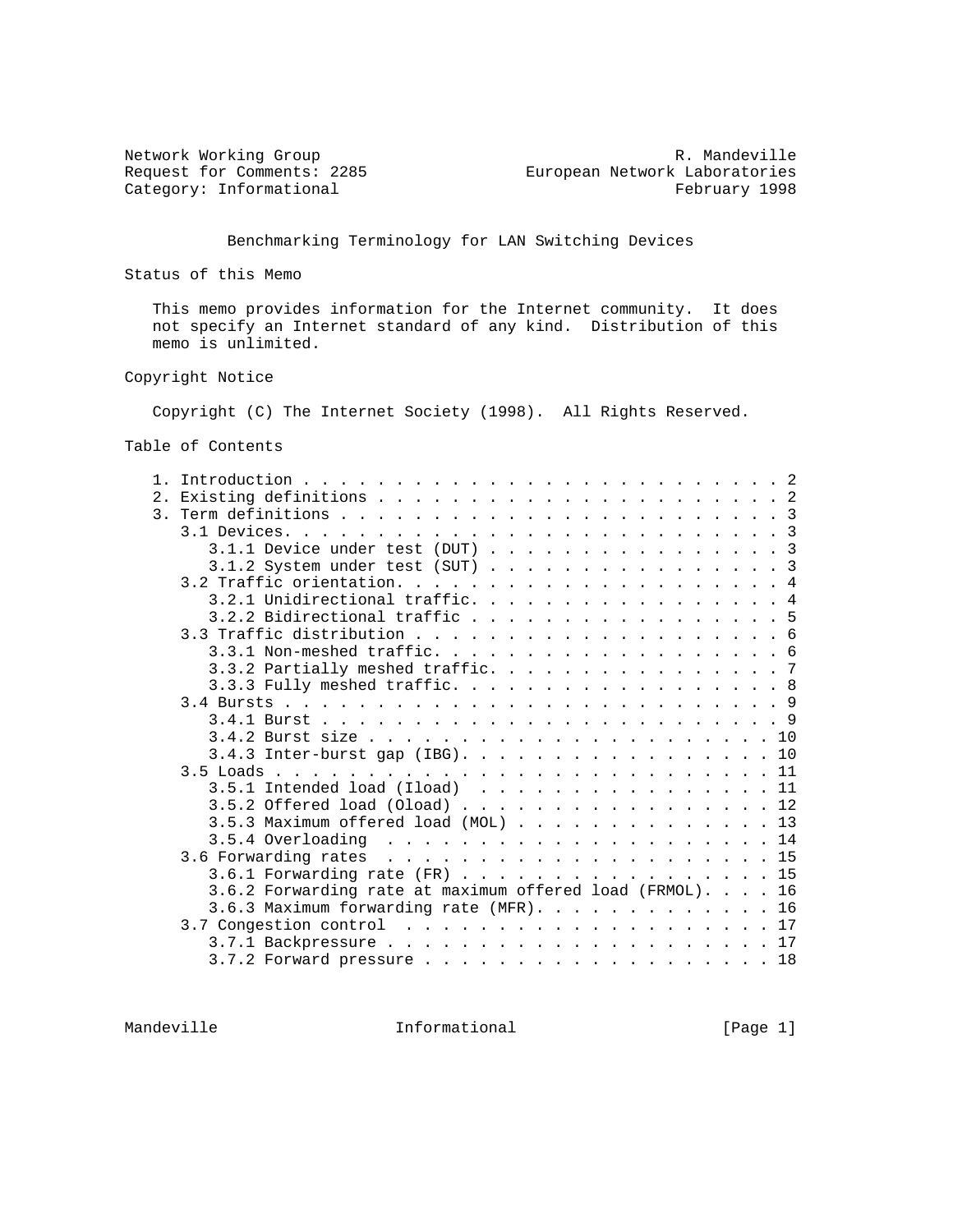|  | 3.7.3 Head of line blocking 19                                 |  |  |  |  |  |  |  |  |
|--|----------------------------------------------------------------|--|--|--|--|--|--|--|--|
|  |                                                                |  |  |  |  |  |  |  |  |
|  | 3.8.1 Address caching capacity 20                              |  |  |  |  |  |  |  |  |
|  | 3.8.2 Address learning rate 20                                 |  |  |  |  |  |  |  |  |
|  |                                                                |  |  |  |  |  |  |  |  |
|  | 3.9 Errored frame filtering 21                                 |  |  |  |  |  |  |  |  |
|  |                                                                |  |  |  |  |  |  |  |  |
|  |                                                                |  |  |  |  |  |  |  |  |
|  | $3.10.1$ Broadcast forwarding rate at maximum load $\ldots$ 22 |  |  |  |  |  |  |  |  |
|  | $3.10.2$ Broadcast latency 23                                  |  |  |  |  |  |  |  |  |
|  |                                                                |  |  |  |  |  |  |  |  |
|  |                                                                |  |  |  |  |  |  |  |  |
|  |                                                                |  |  |  |  |  |  |  |  |
|  |                                                                |  |  |  |  |  |  |  |  |
|  |                                                                |  |  |  |  |  |  |  |  |
|  |                                                                |  |  |  |  |  |  |  |  |

## 1. Introduction

 This document is intended to provide terminology for the benchmarking of local area network (LAN) switching devices. It extends the terminology already defined for benchmarking network interconnect devices in RFCs 1242 and 1944 to switching devices.

 Although it might be found useful to apply some of the terms defined here to a broader range of network interconnect devices, this RFC primarily deals with devices which switch frames at the Medium Access Control (MAC) layer. It defines terms in relation to the traffic put to use when benchmarking switching devices, forwarding performance, congestion control, latency, address handling and filtering.

# 2. Existing definitions

 RFC 1242 "Benchmarking Terminology for Network Interconnect Devices" should be consulted before attempting to make use of this document. RFC 1944 "Benchmarking Methodology for Network Interconnect Devices" contains discussions of a number of terms relevant to the benchmarking of switching devices and should also be consulted.

 For the sake of clarity and continuity this RFC adopts the template for definitions set out in Section 2 of RFC 1242. Definitions are indexed and grouped together in sections for ease of reference.

 The key words "MUST", "MUST NOT", "REQUIRED", "SHALL", "SHALL NOT", "SHOULD", "SHOULD NOT", "RECOMMENDED", "MAY", and "OPTIONAL" in this document are to be interpreted as described in RFC 2119.

Mandeville **Informational** Informational [Page 2]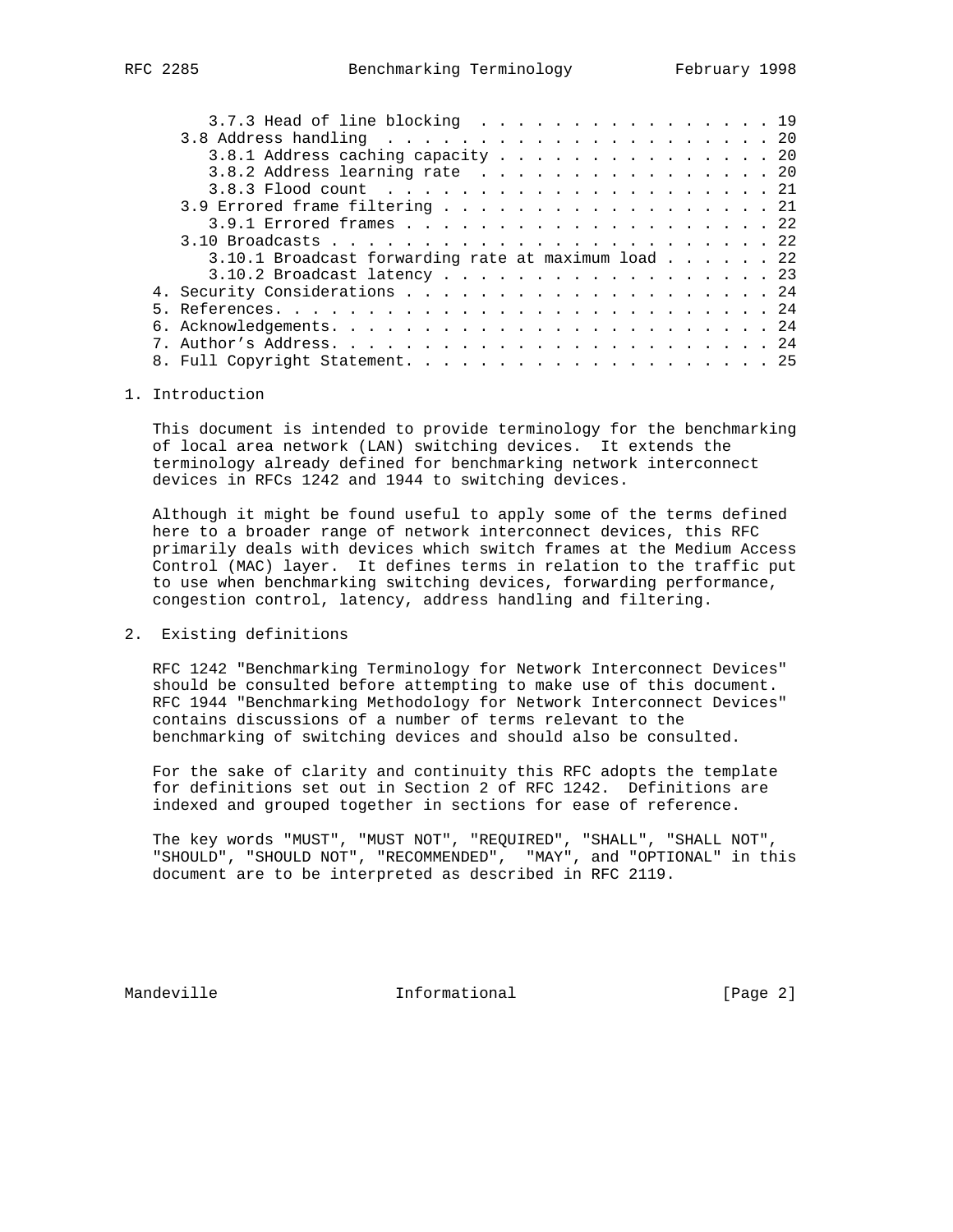3. Term definitions

3.1 Devices

This group of definitions applies to all types of networking devices.

3.1.1 Device under test (DUT)

Definition:

 The network forwarding device to which stimulus is offered and response measured.

Discussion:

 A single stand-alone or modular unit which receives frames on one or more of its interfaces and then forwards them to one or more interfaces according to the addressing information contained in the frame.

Measurement units:

n/a

Issues:

See Also:

system under test (SUT) (3.1.2)

3.1.2 System Under Test (SUT)

Definition:

 The collective set of network devices to which stimulus is offered as a single entity and response measured.

Discussion:

 A system under test may be comprised of a variety of networking devices. Some devices may be active in the forwarding decision making process, such as routers or switches; other devices may be passive such as a CSU/DSU. Regardless of constituent components, the system is treated as a singular entity to which stimulus is offered and response measured.

Mandeville **Informational** Informational [Page 3]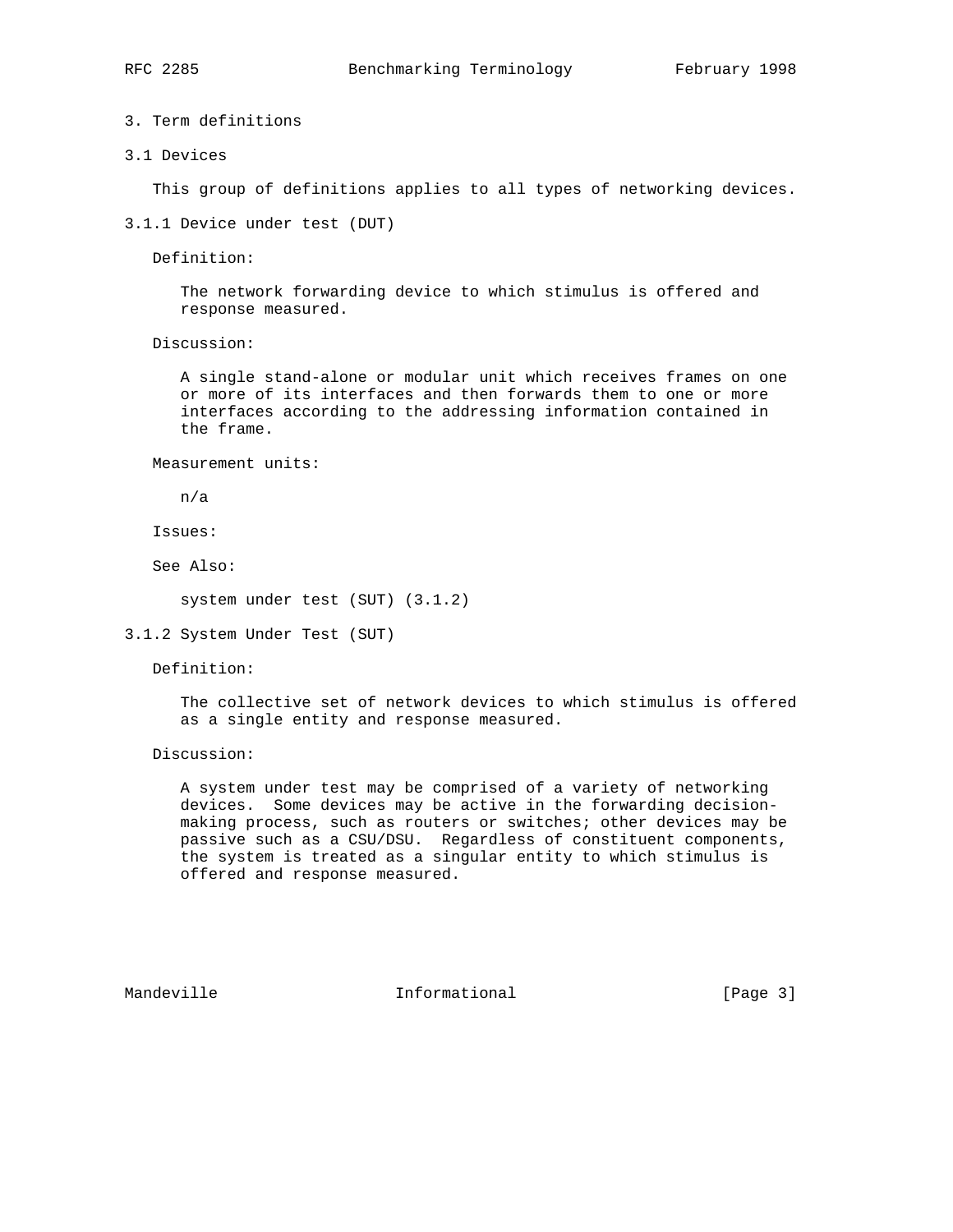Measurement units:

n/a

Issues:

See Also:

device under test (DUT) (3.1.1)

3.2 Traffic orientation

 This group of definitions applies to the traffic presented to the interfaces of a DUT/SUT and indicates whether the interfaces are receiving only, transmitting only, or both receiving and transmitting.

3.2.1 Unidirectional traffic

Definition:

 When all frames presented to the input interfaces of a DUT/SUT are addressed to output interfaces which do not themselves receive any frames.

Discussion:

 This definition conforms to the discussion in section 16 of RFC 1944 which describes how unidirectional traffic can be offered to a DUT/SUT to measure throughput. Unidirectional traffic is also appropriate for:

 -the measurement of the minimum inter-frame gap -the creation of many-to-one or one-to-many interface overload -the detection of head of line blocking -the measurement of forwarding rates and throughput when congestion control mechanisms are active.

 When a tester offers unidirectional traffic to a DUT/SUT reception and transmission are handled by different interfaces or sets of interfaces of the DUT/SUT. All frames received from the tester by the DUT/SUT are transmitted back to the tester from interfaces which do not themselves receive any frames.

 It is useful to distinguish traffic orientation and traffic distribution when considering traffic patterns used in device testing. Unidirectional traffic, for example, is traffic orientated in a single direction between mutually exclusive sets of source and destination interfaces of a DUT/SUT. Such traffic,

Mandeville **Informational** Informational [Page 4]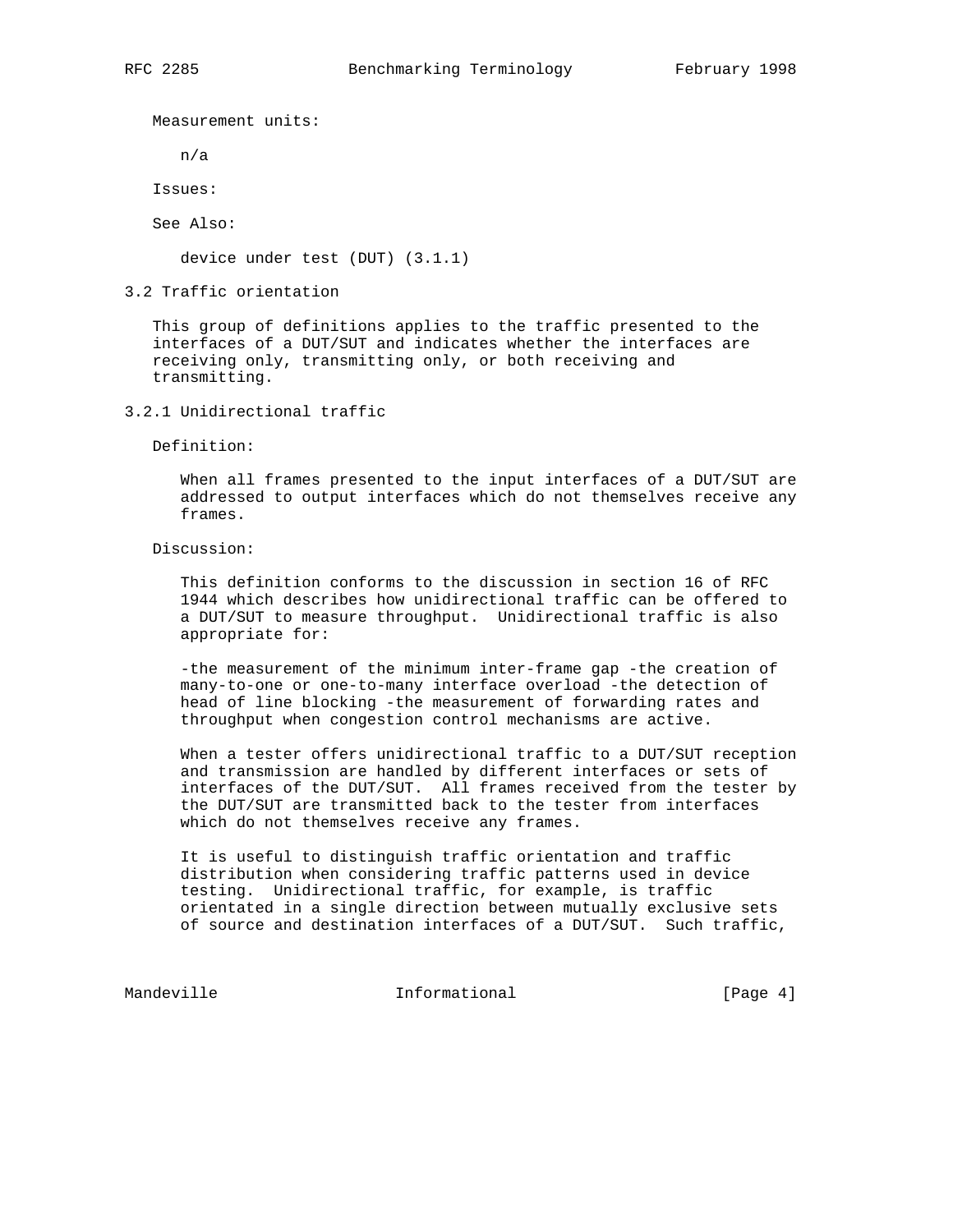however, can be distributed between interfaces in different ways. When traffic is sent to two or more interfaces from an external source and then forwarded by the DUT/SUT to a single output interface the traffic orientation is unidirectional and the traffic distribution between interfaces is many-to-one. Traffic can also be sent to a single input interface and forwarded by the DUT/SUT to two or more output interfaces to achieve a one-to-many distribution of traffic.

 Such traffic distributions can also be combined to test for head of line blocking or to measure forwarding rates and throughput when congestion control mechanisms are active.

 When a DUT/SUT is equipped with interfaces running at different media rates the number of input interfaces required to load or overload an output interface or interfaces will vary.

 It should be noted that measurement of the minimum inter-frame gap serves to detect violations of the IEEE 802.3 standard.

Issues:

half duplex / full duplex

Measurement units:

n/a

See Also:

```
 bidirectional traffic (3.2.2)
non-meshed traffic (3.3.1)
partially meshed traffic (3.3.2)
fully meshed traffic (3.3.3)
congestion control (3.7)
head of line blocking (3.7.3)
```
3.2.2 Bidirectional traffic

Definition:

 Frames presented to a DUT/SUT such that every receiving interface also transmits.

Discussion:

 This definition conforms to the discussion in section 14 of RFC 1944.

Mandeville **Informational** Informational [Page 5]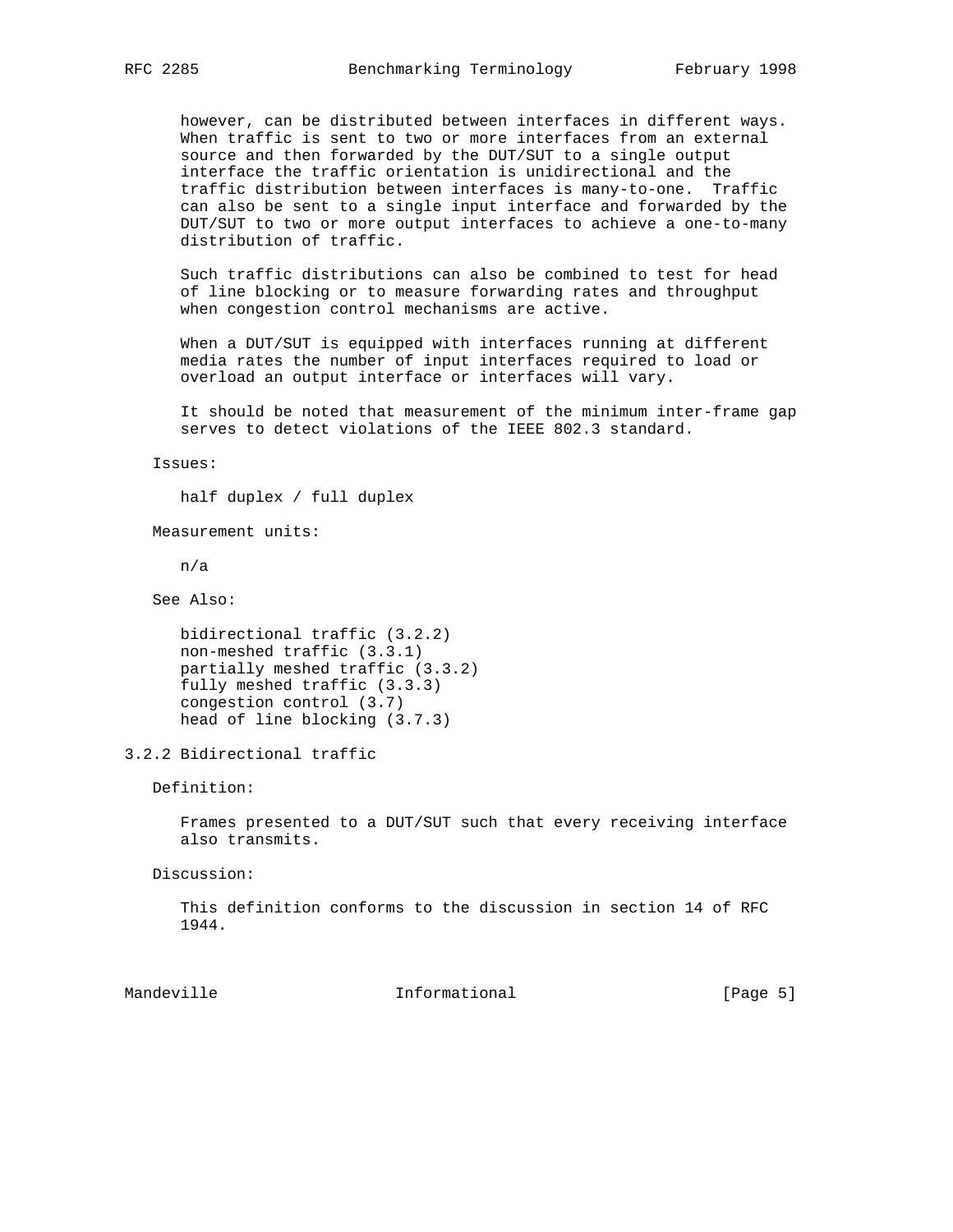When a tester offers bidirectional traffic to a DUT/SUT all the interfaces which receive frames from the tester also transmit frames back to the tester.

 Bidirectional traffic MUST be offered when measuring the throughput or forwarding rate of full duplex interfaces of a switching device.

Issues:

truncated binary exponential back-off algorithm

Measurement units:

n/a

See Also:

 unidirectional traffic (3.2.1) non-meshed traffic (3.3.1) partially meshed traffic (3.3.2) fully meshed traffic (3.3.3)

3.3 Traffic distribution

 This group of definitions applies to the distribution of frames forwarded by a DUT/SUT.

3.3.1 Non-meshed traffic

Definition:

 Frames offered to a single input interface and addressed to a single output interface of a DUT/SUT where input and output interfaces are grouped in mutually exclusive pairs.

Discussion:

 In the simplest instance of non-meshed traffic all frames are offered to a single input interface and addressed to a single output interface. The one-to-one mapping of input to output interfaces required by non-meshed traffic can be extended to multiple mutually exclusive pairs of input and output interfaces.

Measurement units:

n/a

Mandeville **Informational** Informational [Page 6]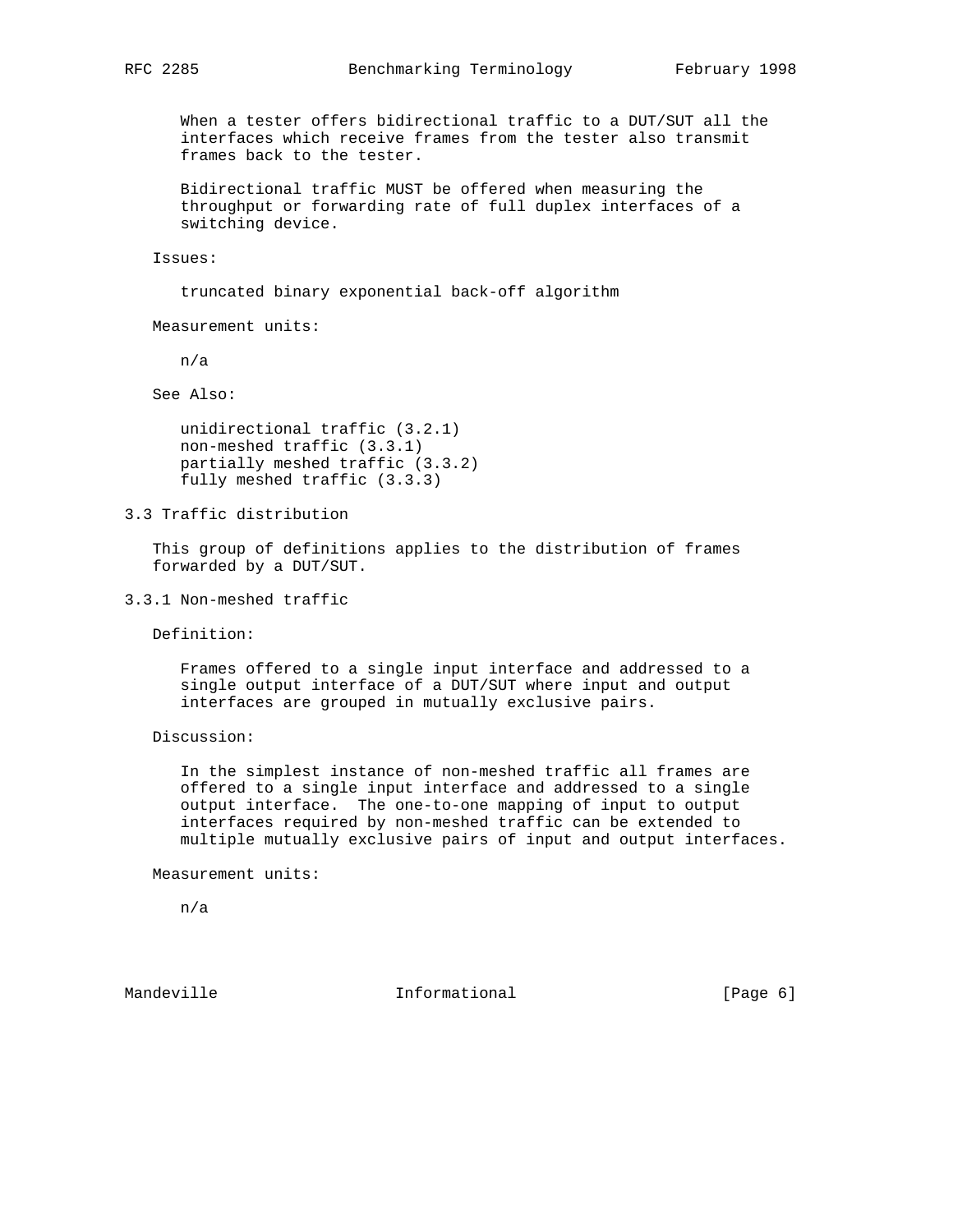Issues:

half duplex / full duplex

See Also:

```
 unidirectional traffic (3.2.1)
bidirectional traffic (3.2.2)
partially meshed traffic (3.3.2.)
fully meshed traffic (3.3.3)
burst (3.4.1)
```
## 3.3.2 Partially meshed traffic

Definition:

 Frames offered to one or more input interfaces of a DUT/SUT and addressed to one or more output interfaces where input and output interfaces are mutually exclusive and mapped one-to-many, many to-one or many-to-many.

Discussion:

 This definition follows from the discussion in section 16 of RFC 1944 on multi-port testing. Partially meshed traffic allows for one-to-many, many-to-one or many-to-many mappings of input to output interfaces and readily extends to configurations with multiple switching devices linked together over backbone connections.

 It should be noted that partially meshed traffic can load backbone connections linking together two switching devices or systems more than fully meshed traffic. When offered partially meshed traffic devices or systems can be set up to forward all of the frames they receive to the opposite side of the backbone connection whereas fully meshed traffic requires at least some of the offered frames to be forwarded locally, that is to the interfaces of the DUT/SUT receiving them. Such frames will not traverse the backbone connection.

Measurement units:

n/a

Issues:

half duplex / full duplex

Mandeville **Informational** Informational [Page 7]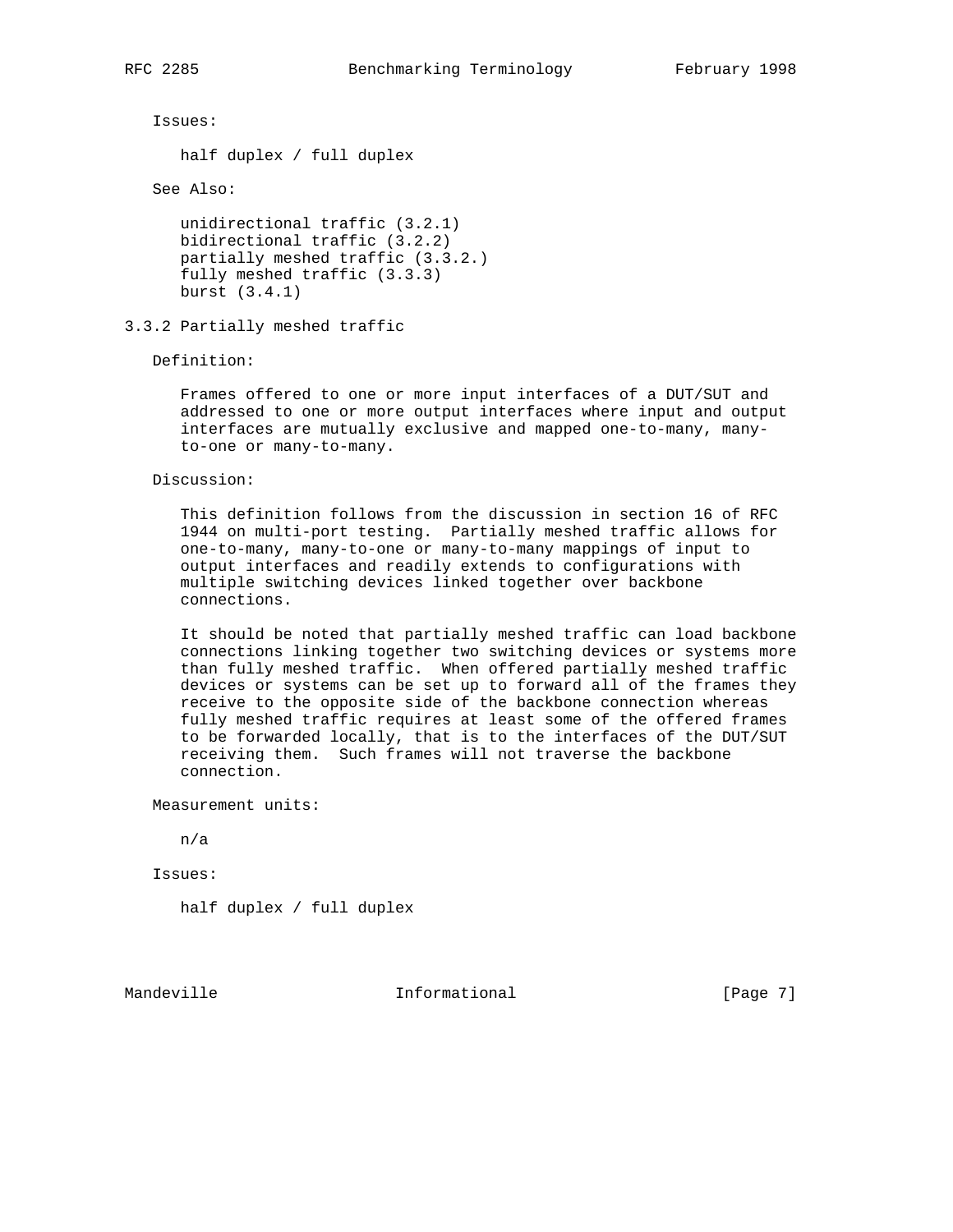See Also:

 unidirectional traffic (3.2.1) bidirectional traffic (3.2.2) non-meshed traffic (3.3.1) fully meshed traffic (3.3.3) burst (3.4.1)

3.3.3 Fully meshed traffic

Definition:

 Frames offered to a designated number of interfaces of a DUT/SUT such that each one of the interfaces under test receives frames addressed to all of the other interfaces under test.

Discussion:

 As with bidirectional partially meshed traffic, fully meshed traffic requires each one the interfaces of a DUT/SUT to both receive and transmit frames. But since the interfaces are not divided into groups as with partially meshed traffic every interface forwards frames to and receives frames from every other interface. The total number of individual input/output interface pairs when traffic is fully meshed over n switched interfaces equals n x  $(n - 1)$ . This compares with n x  $(n / 2)$  such interface pairs when traffic is partially meshed.

 Fully meshed traffic on half duplex interfaces is inherently bursty since interfaces must interrupt transmission whenever they receive frames. This kind of bursty meshed traffic is characteristic of real network traffic and can be advantageously used to diagnose a DUT/SUT by exercising many of its component parts simultaneously. Additional inspection may be warranted to correlate the frame forwarding capacity of a DUT/SUT when offered meshed traffic and the behavior of individual elements such as input or output buffers, buffer allocation mechanisms, aggregate switching capacity, processing speed or medium access control.

 The analysis of forwarding rate measurements presents a challenge when offering bidirectional or fully meshed traffic since the rate at which the tester can be observed to transmit frames to the DUT/SUT may be smaller than the rate at which it intends to transmit due to collisions on half duplex media or the action of congestion control mechanisms. This makes it important to take account of both the intended and offered loads defined in sections 3.5.1.and 3.5.2 below when reporting the results of such forwarding rate measurements.

Mandeville **Informational** Informational [Page 8]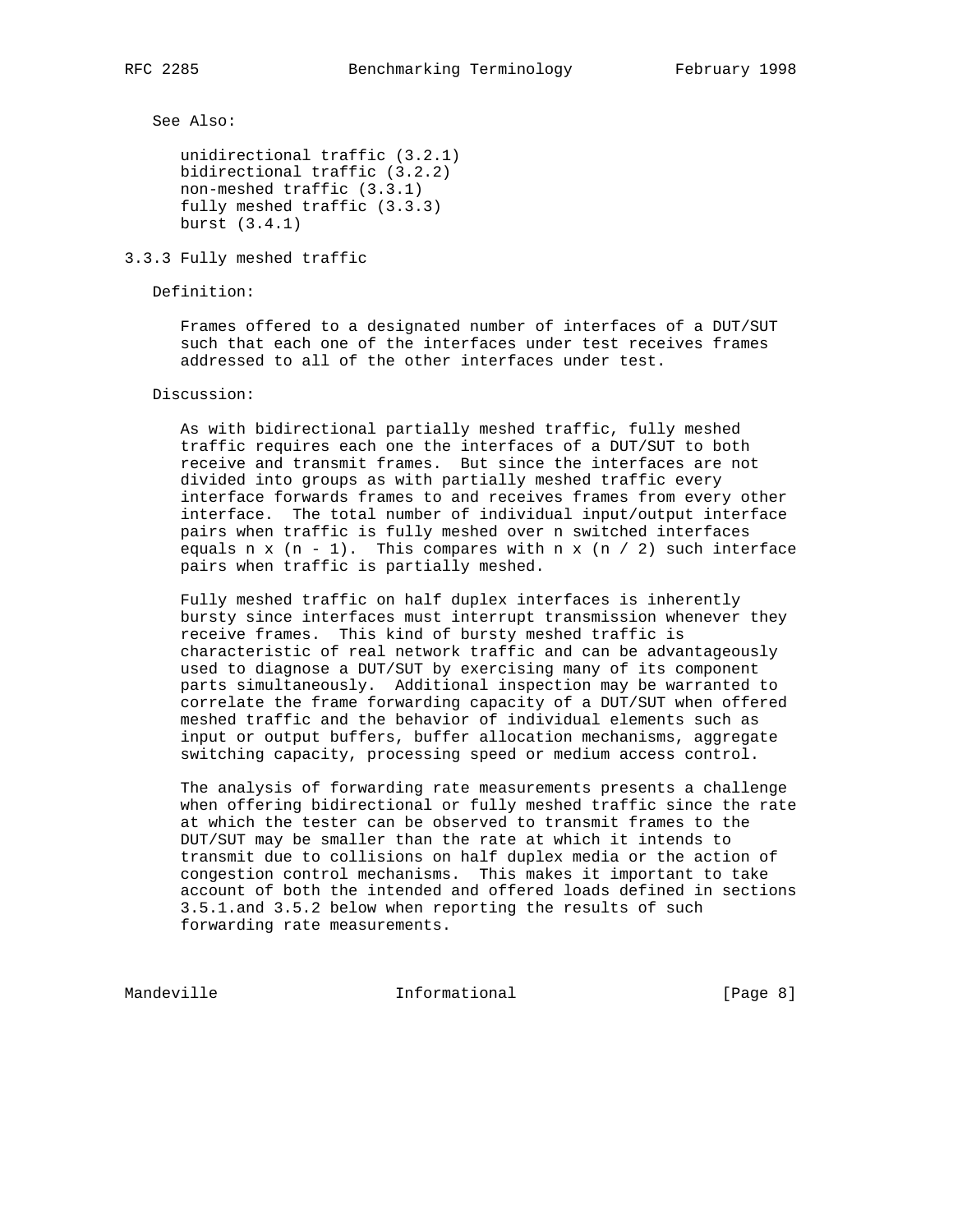When offering bursty meshed traffic to a DUT/SUT a number of variables have to be considered. These include frame size, the number of frames within bursts, the interval between bursts as well as the distribution of load between incoming and outgoing traffic. Terms related to bursts are defined in section 3.4 below.

Measurement units:

n/a

Issues:

half duplex / full duplex

See Also:

```
 unidirectional traffic (3.2.1)
bidirectional traffic (3.2.2)
non-meshed traffic (3.3.1)
partially meshed traffic (3.3.2)
burst (3.4.1)
intended load (3.5.1)
offered load (3.5.2)
```
# 3.4 Bursts

 This group of definitions applies to the intervals between frames or groups of frames offered to the DUT/SUT.

3.4.1 Burst

Definition:

 A sequence of frames transmitted with the minimum legal inter frame gap.

Discussion:

 This definition follows from discussions in section 3.16 of RFC 1242 and section 21 of RFC 1944 which describes cases where it is useful to consider isolated frames as single frame bursts.

Measurement units:

n/a

Issues:

Mandeville **Informational** Informational [Page 9]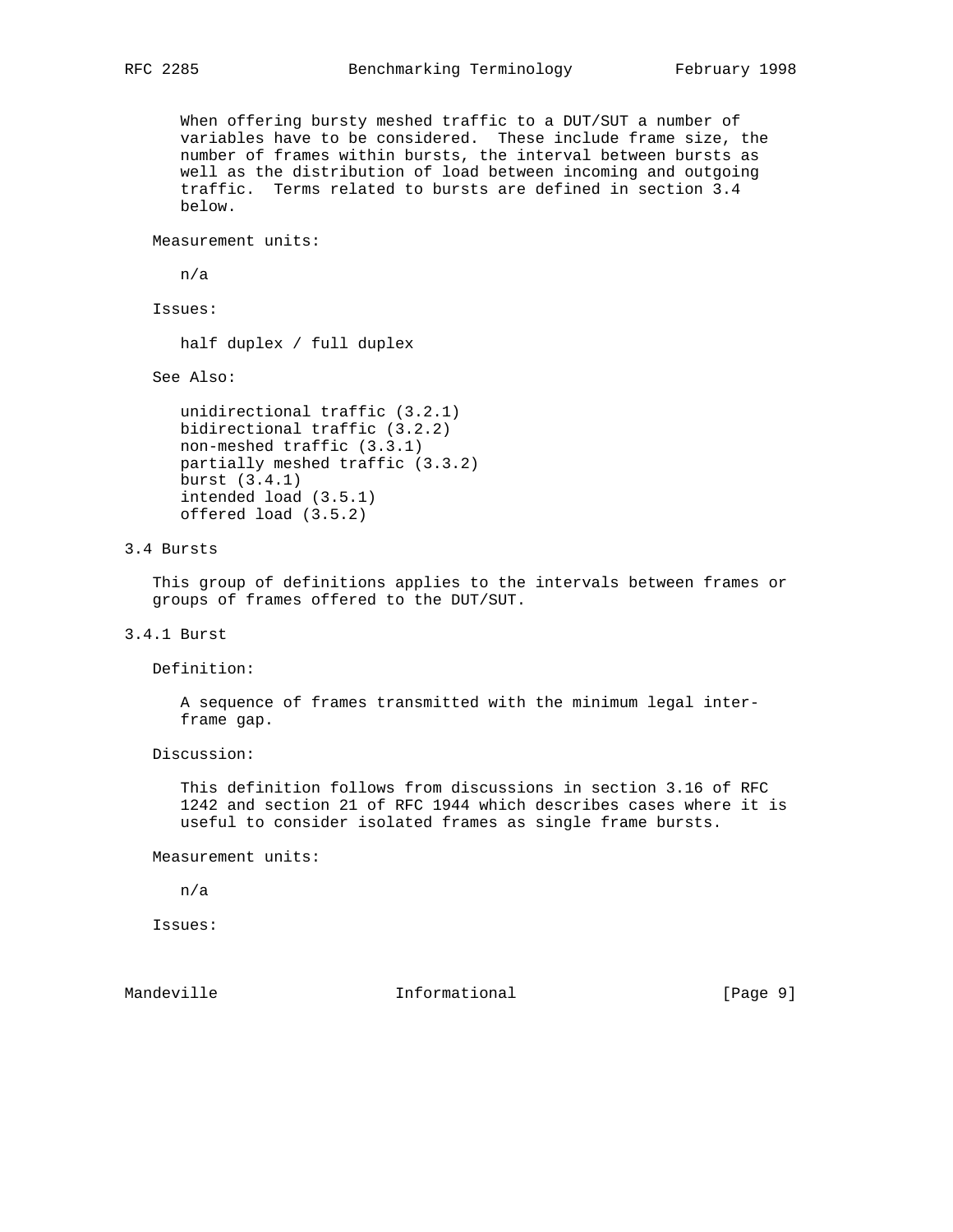See Also:

 burst size (3.4.2) inter-burst gap (IBG) (3.4.3)

3.4.2 Burst size

Definition:

The number of frames in a burst.

Discussion:

 Burst size can range from one to infinity. In unidirectional traffic as well as in bidirectional or meshed traffic on full duplex interfaces there is no theoretical limit to burst length. When traffic is bidirectional or meshed bursts on half duplex media are finite since interfaces interrupt transmission intermittently to receive frames.

 On real networks burst size will normally increase with window size. This makes it desirable to test devices with small as well as large burst sizes.

Measurement units:

number of N-octet frames

Issues:

See Also:

 burst (3.4.1) inter-burst gap (IBG) (3.4.3)

3.4.3 Inter-burst gap (IBG)

Definition:

The interval between two bursts.

Discussion:

 This definition conforms to the discussion in section 20 of RFC 1944 on bursty traffic.

Mandeville **Informational** Informational [Page 10]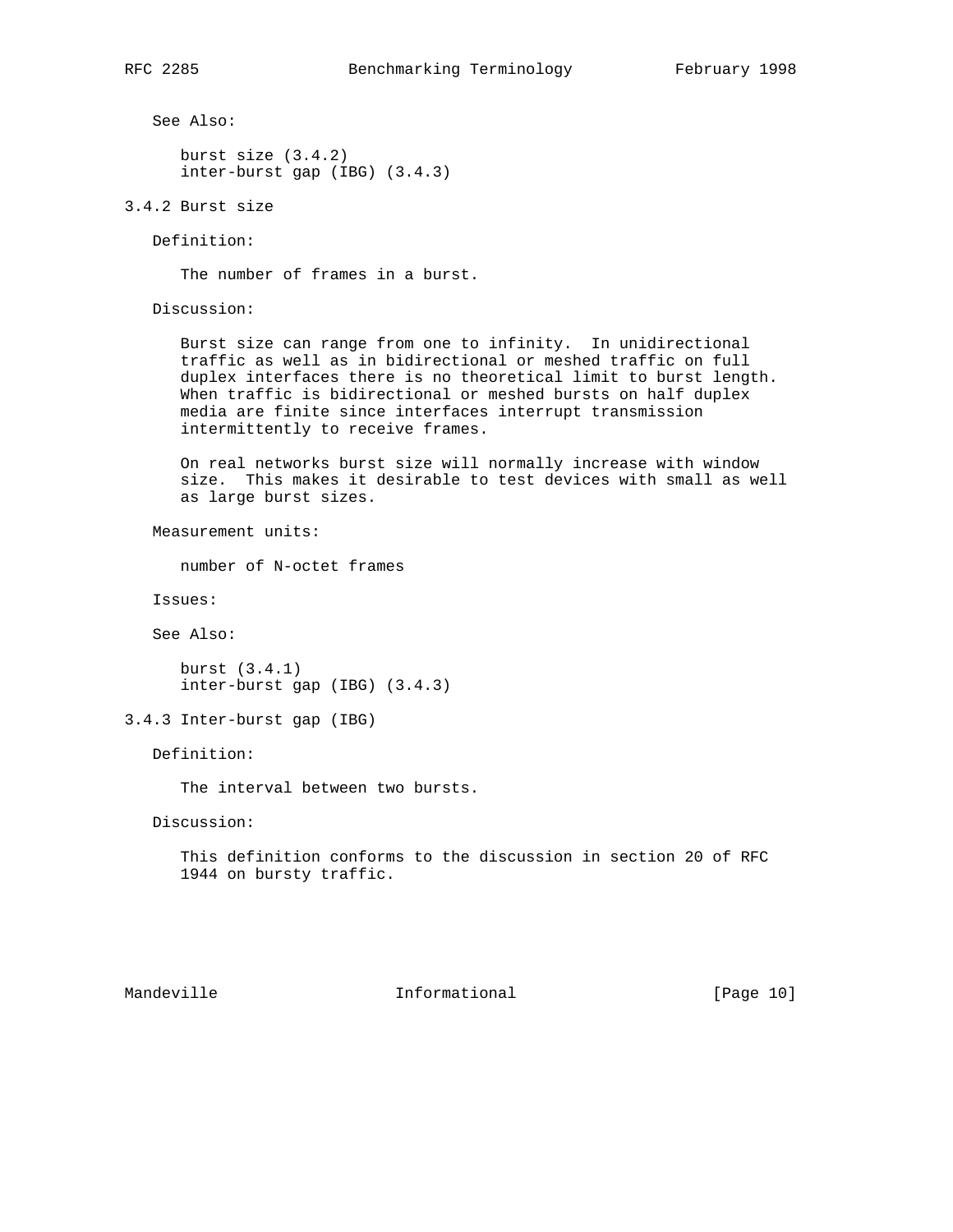Bidirectional and meshed traffic are inherently bursty since interfaces share their time between receiving and transmitting frames. External sources offering bursty traffic for a given frame size and burst size must adjust the inter-burst gap to

achieve a specified average rate of frame transmission.

Measurement units:

 nanoseconds microseconds milliseconds seconds

Issues:

See Also:

 burst (3.4.1) burst size (3.4.2)

#### 3.5 Loads

 This group of definitions applies to the rates at which traffic is offered to any DUT/SUT.

Definition:

 The number of frames per second that an external source attempts to transmit to a DUT/SUT for forwarding to a specified output interface or interfaces.

Discussion:

 Collisions on CSMA/CD links or the action of congestion control mechanisms can effect the rate at which an external source of traffic transmits frames to a DUT/SUT. This makes it useful to distinguish the load that an external source attempts to apply to a DUT/SUT and the load it is observed or measured to apply.

 In the case of Ethernet an external source of traffic MUST implement the truncated binary exponential back-off algorithm to ensure that it is accessing the medium legally

Mandeville **Informational** Informational [Page 11]

<sup>3.5.1</sup> Intended load (Iload)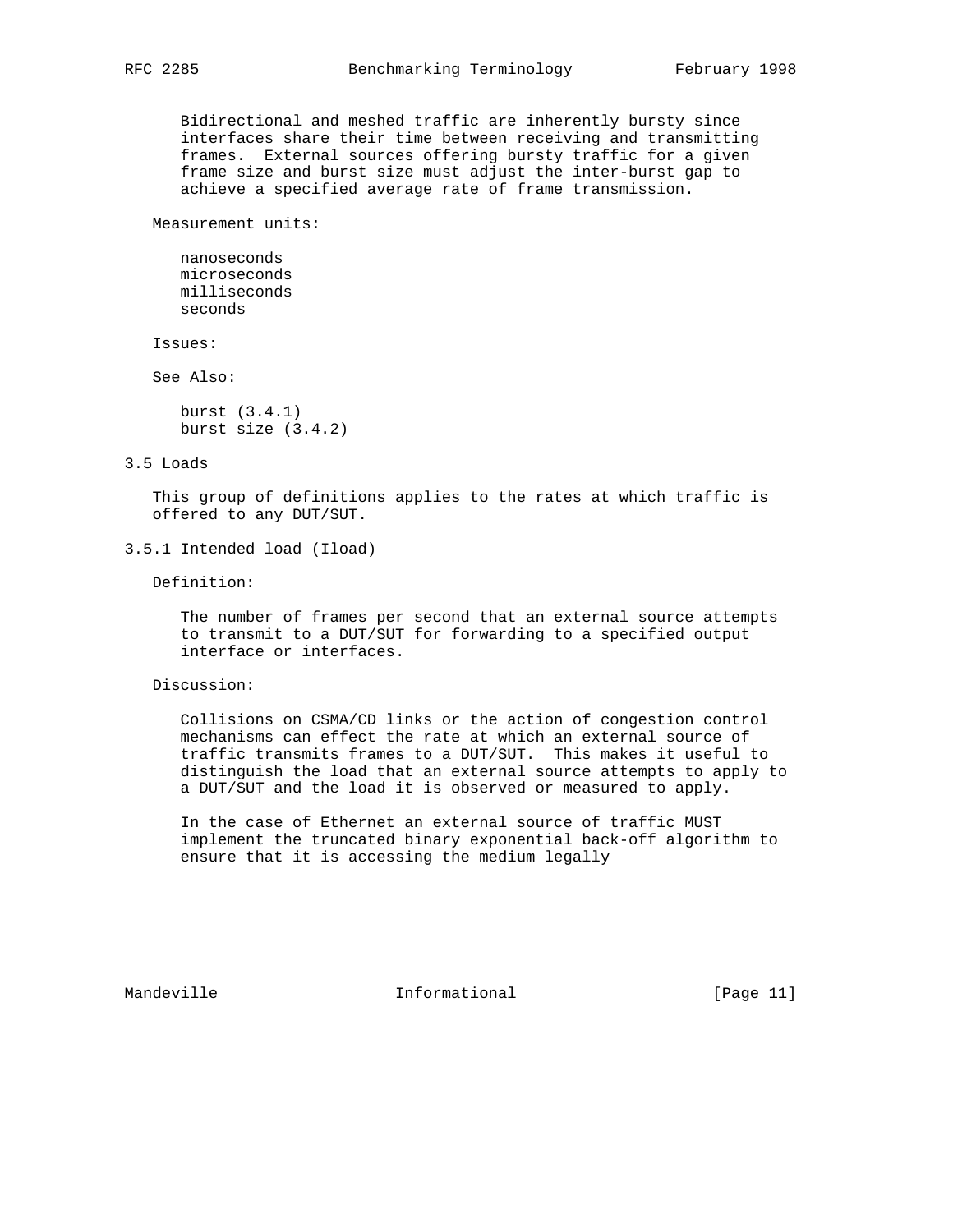Measurement units:

 bits per second N-octets per second (N-octets per second / media\_maximum-octets per second) x 100

Issues:

See Also:

 burst (3.4.1) inter-burst gap (3.4.3) offered load (3.5.2)

3.5.2 Offered load (Oload)

Definition:

 The number of frames per second that an external source can be observed or measured to transmit to a DUT/SUT for forwarding to a specified output interface or interfaces.

Discussion:

 The load which an external device can be observed to apply to a DUT/SUT may be less than the intended load due to collisions on half duplex media or the action of congestion control mechanisms. This makes it important to distinguish intended and offered load when analyzing the results of forwarding rate measurements using bidirectional or fully meshed traffic.

 Frames which are not successfully transmitted by an external source of traffic to a DUT/SUT MUST NOT be counted as transmitted frames when measuring forwarding rates.

 The frame count on an interface of a DUT/SUT may exceed the rate at which an external device offers frames due to the presence of spanning tree BPDUs (Bridge Protocol Data Units) on 802.1D compliant switches or SNMP frames. Such frames should be treated as modifiers as described in section 11 of RFC 1944.

 Offered load MUST be indicated when reporting the results of forwarding rate measurements.

Mandeville **Informational** Informational [Page 12]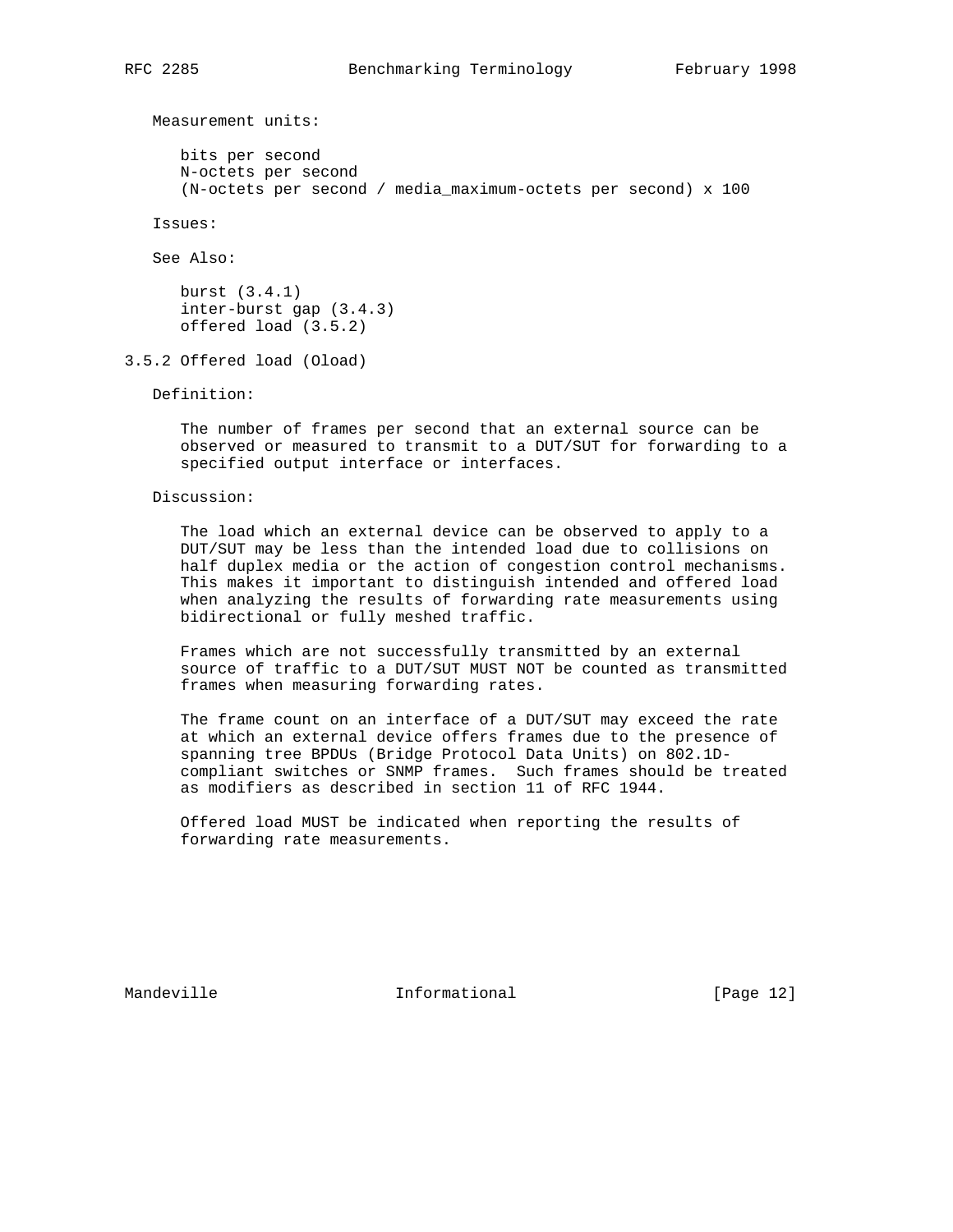Measurement units:

 bits per second N-octets per second (N-octets per second / media\_maximum-octets per second) x 100

Issues:

token ring

See Also:

 bidirectional traffic (3.2.2) fully meshed traffic (3.3.3) intended load (3.5.1) forwarding rate (3.6.1)

```
3.5.3 Maximum offered load (MOL)
```
Definition:

 The highest number of frames per second that an external source can transmit to a DUT/SUT for forwarding to a specified output interface or interfaces.

Discussion:

 The maximum load that an external device can apply to a DUT/SUT may not equal the maximum load allowed by the medium. This will be the case when an external source lacks the resources to transmit frames at the minimum legal inter-frame gap or when it has sufficient resources to transmit frames below the minimum legal inter-frame gap. Moreover, maximum load may vary with respect to parameters other than a medium's maximum theoretical utilization. For example, on those media employing tokens, maximum load may vary as a function of Token Rotation Time, Token Holding Time, or the ability to chain multiple frames to a single token. The maximum load that an external device applies to a DUT/SUT MUST be specified when measuring forwarding rates.

Measurement units:

 bits per second N-octets per second (N-octets per second / media\_maximum-octets per second) x 100

Issues:

Mandeville **Informational** Informational [Page 13]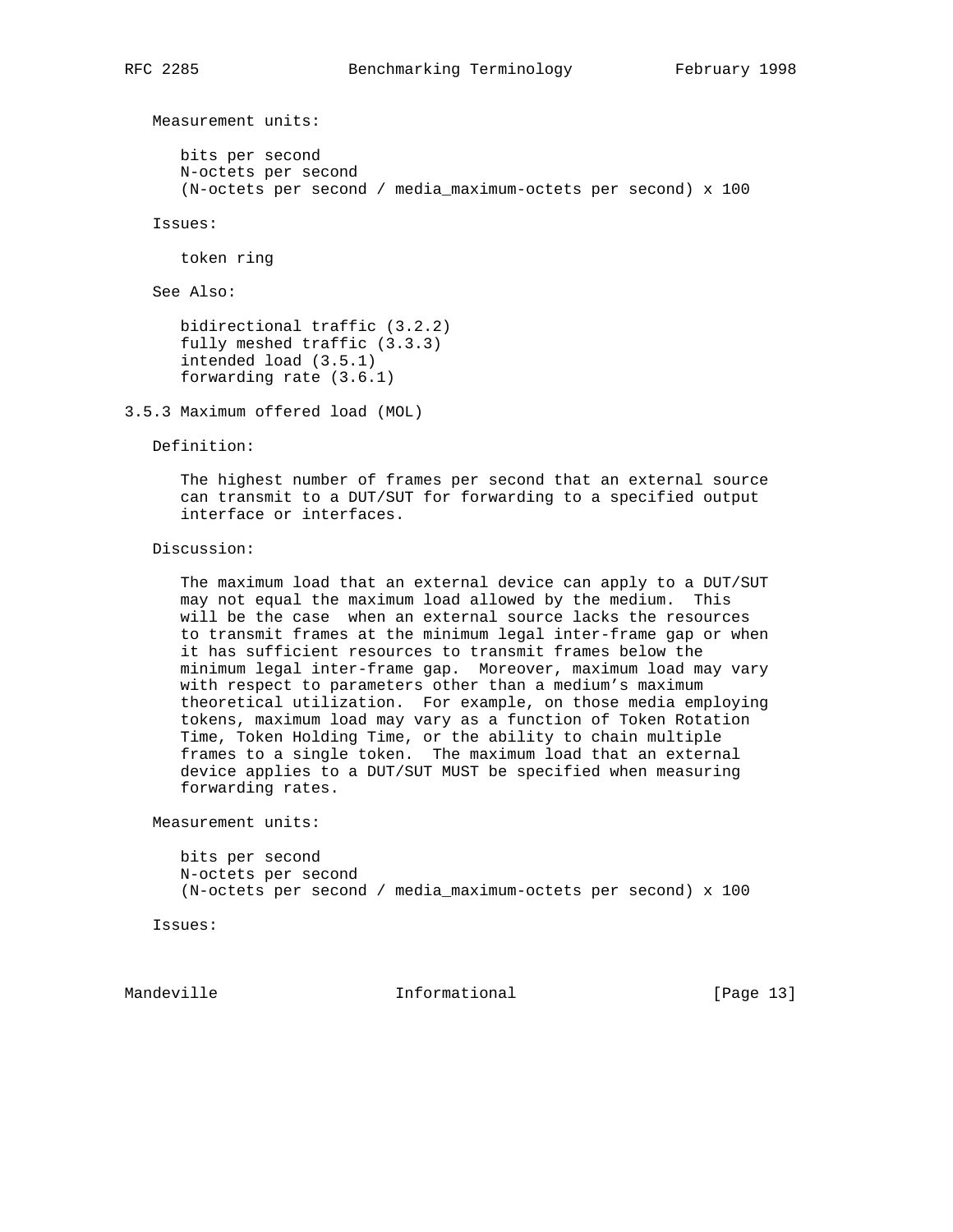See Also:

offered load (3.5.2)

3.5.4 Overloading

Definition:

 Attempting to load a DUT/SUT in excess of the maximum rate of transmission allowed by the medium.

Discussion:

 Overloading can serve to exercise buffers and buffer allocation algorithms as well as congestion control mechanisms. The number of input interfaces required to overload one or more output interfaces of a DUT/SUT will vary according to the media rates of the interfaces involved.

 An external source can also overload an interface by transmitting frames below the minimum inter-frame gap. A DUT/SUT MUST forward such frames at intervals equal to or above the minimum gap specified in standards.

 A DUT/SUT using congestion control techniques such as backpressure or forward pressure may exhibit no frame loss when a tester attempts to overload one or more of its interfaces. This should not be exploited to suggest that the DUT/SUT supports rates of transmission in excess of the maximum rate allowed by the medium since both techniques reduce the rate at which the tester offers frames to prevent overloading. Backpressure achieves this purpose by jamming the transmission interfaces of the tester and forward pressure by hindering the tester from gaining fair access to the medium. Analysis of both cases should take the distinction between intended load (3.5.1) and offered load (3.5.2) into account.

Measurement units:

 bits per second N-octets per second (N-octets per second / media\_maximum-octets per second) x 100

Issues:

Mandeville **Informational** Informational [Page 14]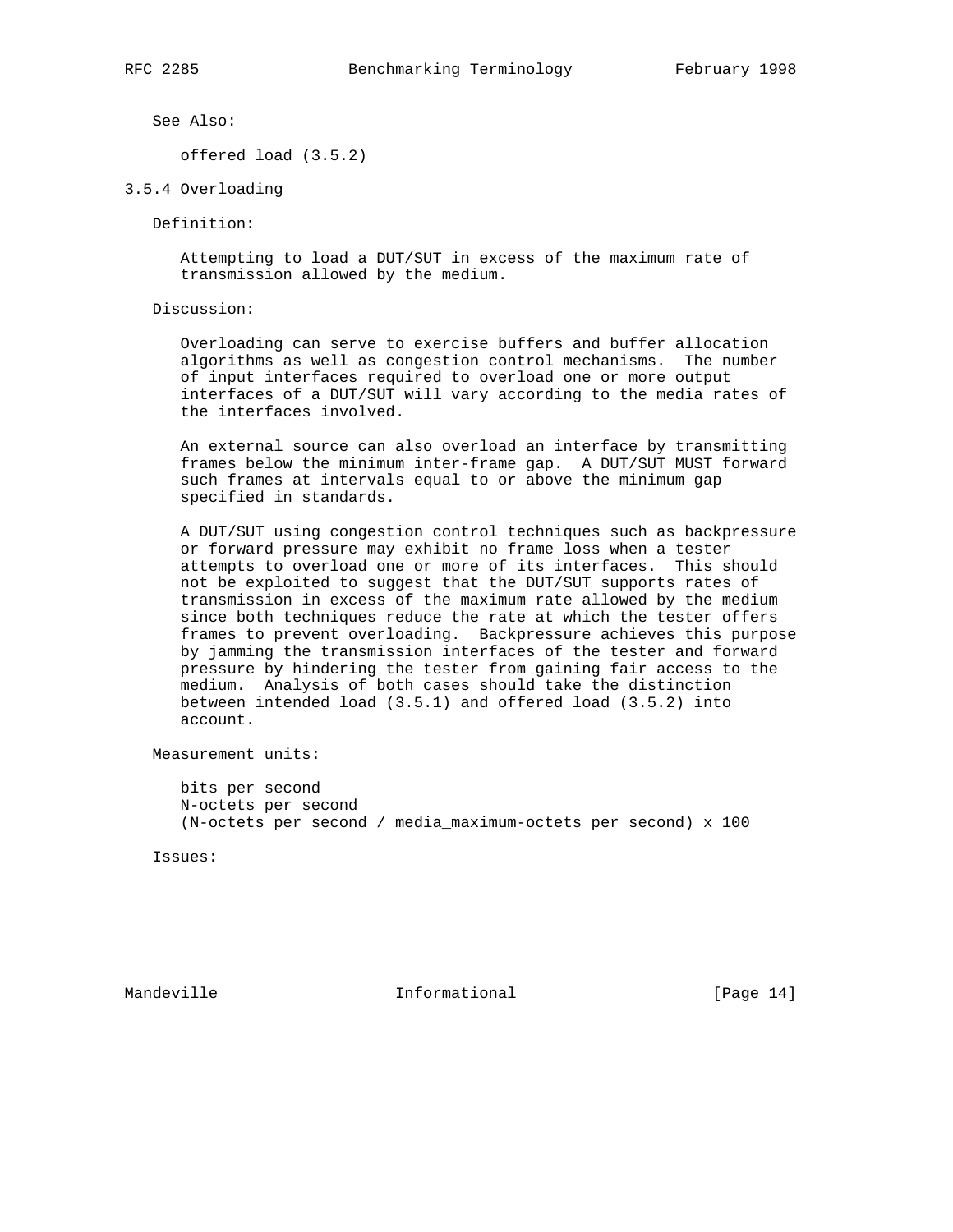See Also:

```
 unidirectional traffic (3.2.1)
intended load (3.5.1)
offered load (3.5.2)
forwarding rate (3.6.1)
backpressure (3.7.1)
forward pressure (3.7.2)
```
3.6 Forwarding rates

 This group of definitions applies to the rates at which traffic is forwarded by any DUT/SUT in response to a stimulus.

3.6.1 Forwarding rate (FR)

Definition:

 The number of frames per second that a device can be observed to successfully transmit to the correct destination interface in response to a specified offered load.

Discussion:

 Unlike throughput defined in section 3.17 of RFC 1242, forwarding rate makes no explicit reference to frame loss. Forwarding rate refers to the number of frames per second observed on the output side of the interface under test and MUST be reported in relation to the offered load. Forwarding rate can be measured with different traffic orientations and distributions.

 It should be noted that the forwarding rate of a DUT/SUT may be sensitive to the action of congestion control mechanisms.

Measurement units:

N-octet frames per second

Issues:

See Also:

```
 offered load (3.5.2)
forwarding rate at maximum offered load (3.6.2)
maximum forwarding rate (3.6.3)
```
Mandeville **Informational** Informational [Page 15]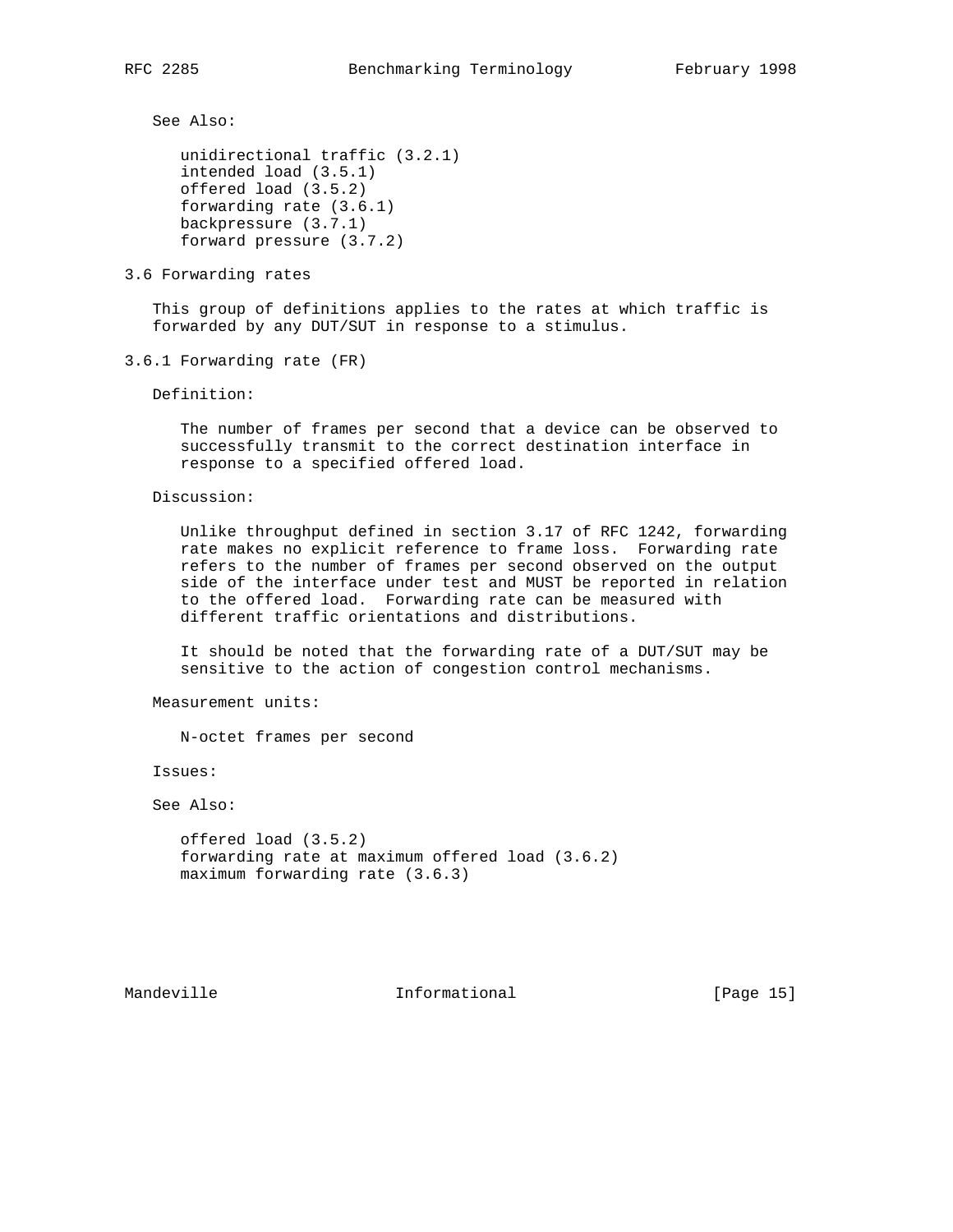3.6.2 Forwarding rate at maximum offered load (FRMOL)

Definition:

 The number of frames per second that a device can be observed to successfully transmit to the correct destination interface in response to the maximum offered load.

Discussion:

 Forwarding rate at maximum offered load may be less than the maximum rate at which a device can be observed to successfully forward traffic. This will be the case when the ability of a device to forward frames degenerates when offered traffic at maximum load.

 Maximum offered load MUST be cited when reporting forwarding rate at maximum offered load.

Measurement units:

N-octet frames per second

Issues:

See Also:

 maximum offered load (3.5.3) forwarding rate (3.6.1) maximum forwarding rate (3.6.3)

3.6.3 Maximum forwarding rate (MFR)

Definition:

 The highest forwarding rate of a DUT/SUT taken from an iterative set of forwarding rate measurements.

Discussion:

 The forwarding rate of a device may degenerate before maximum load is reached. The load applied to a device must be cited when reporting maximum forwarding rate.

Mandeville **Informational** Informational [Page 16]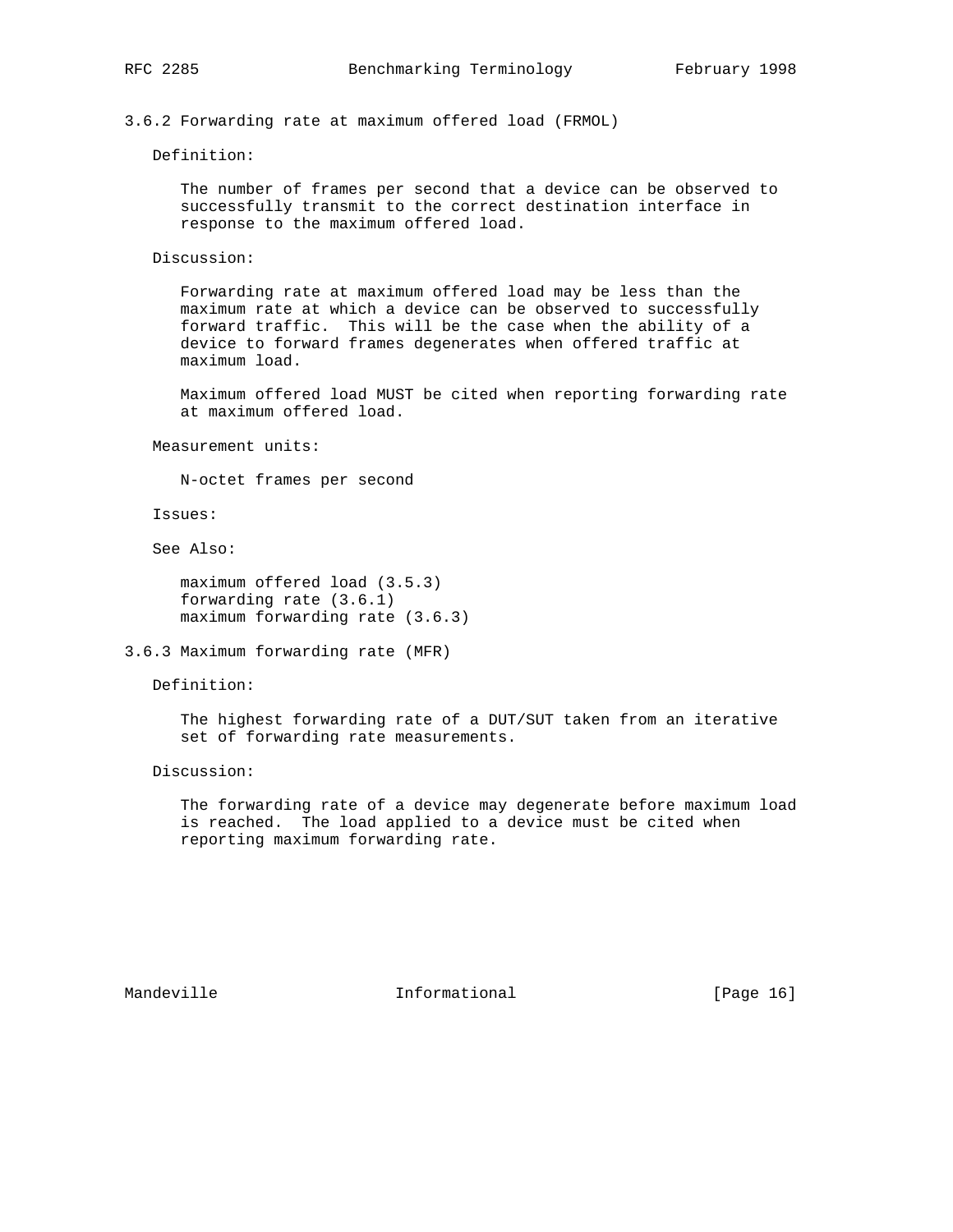The following example illustrates how the terms relative to loading and forwarding rates are meant to be used. In particular it shows how the distinction between forwarding rate at maximum offered load (FRMOL) and maximum forwarding rate (MFR) can be used to characterize a DUT/SUT.

|     | (A)                | (B)                 |  |  |  |  |  |  |  |  |
|-----|--------------------|---------------------|--|--|--|--|--|--|--|--|
|     | Test Device        | DUT/SUT             |  |  |  |  |  |  |  |  |
|     | Offered Load       | Forwarding Rate     |  |  |  |  |  |  |  |  |
|     |                    |                     |  |  |  |  |  |  |  |  |
| (1) | $14,880$ fps - MOL | $7,400$ fps - FRMOL |  |  |  |  |  |  |  |  |
| (2) | 13,880 fps         | 8,472 fps           |  |  |  |  |  |  |  |  |
| (3) | 12,880 fps         | 12,880 fps<br>– MFR |  |  |  |  |  |  |  |  |

Measurement units:

N-octet frames per second

Issues:

See Also:

 offered load (3.5.2) forwarding rates (3.6.1) forwarding rate at maximum load (3.6.2)

#### 3.7 Congestion control

 This group of definitions applies to the behavior of a DUT/SUT when congestion or contention is present.

### 3.7.1 Backpressure

Definition:

 Any technique used by a DUT/SUT to attempt to avoid frame loss by impeding external sources of traffic from transmitting frames to congested interfaces.

Discussion:

 Some switches send jam signals, for example preamble bits, back to traffic sources when their transmit and/or receive buffers start to overfill. Switches implementing full duplex Ethernet links may use IEEE 802.3x Flow Control for the same purpose. Such devices may incur no frame loss when external sources attempt to offer traffic to congested or overloaded interfaces.

Mandeville **Informational** Informational [Page 17]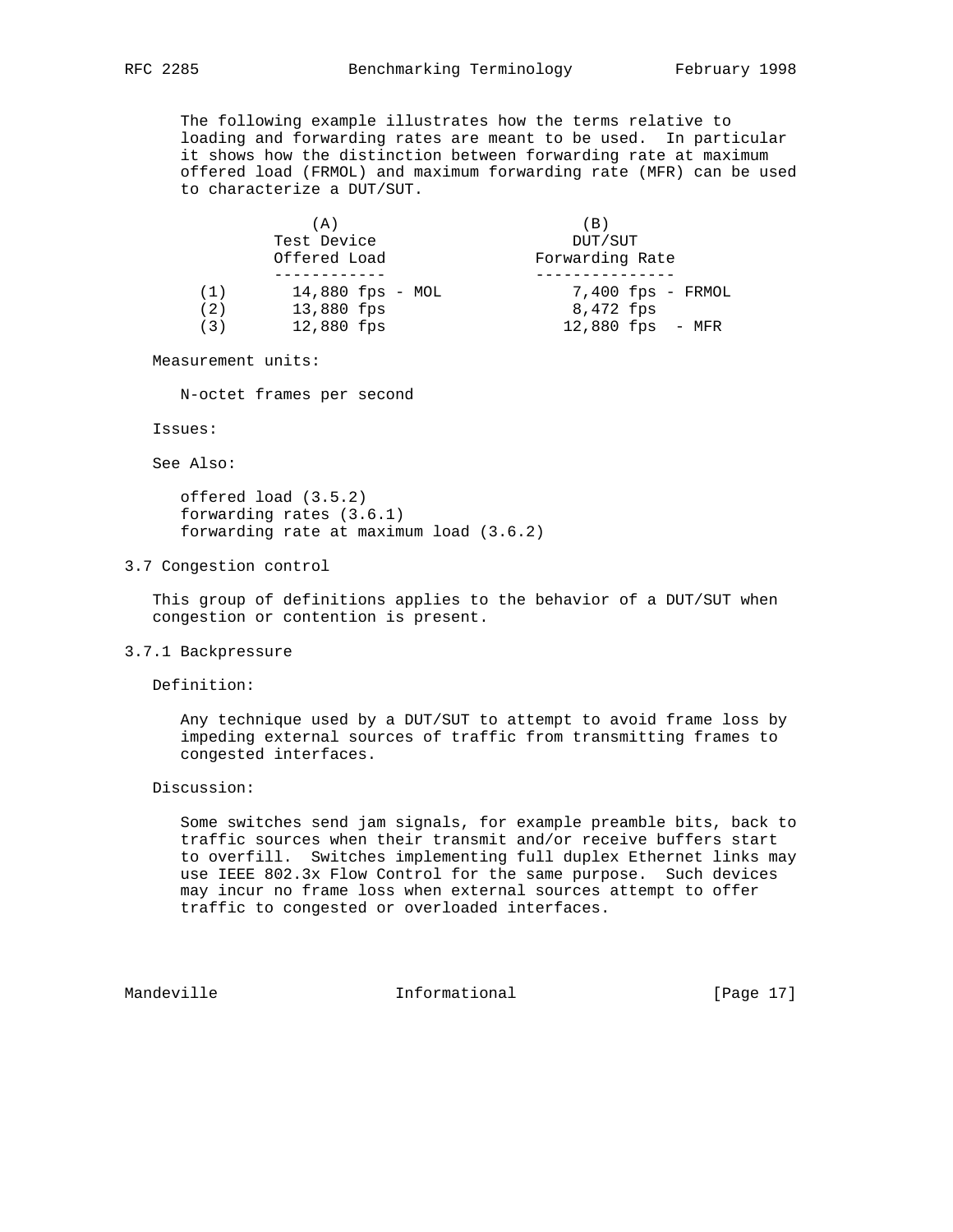It should be noted that jamming and other flow control methods may slow all traffic transmitted to congested input interfaces including traffic intended for uncongested output interfaces.

 A DUT/SUT applying backpressure may exhibit no frame loss when a tester attempts to overload one or more of its interfaces. This should not be interpreted to suggest that the interfaces of the DUT/SUT support forwarding rates above the maximum rate allowed by the medium. In these cases overloading is only apparent since through the application of backpressure the DUT/SUT avoids overloading by reducing the rate at which the tester can offer frames.

Measurement units:

 frame loss on congested interface or interfaces N-octet frames per second between the interface applying backpressure and an uncongested destination interface

Issues:

jamming not explicitly described in standards

See Also:

```
 intended load (3.5.1)
offered load (3.5.2)
overloading (3.5.4)
forwarding rate (3.6.1)
forward pressure (3.7.2)
```
3.7.2 Forward pressure

Definition:

 Methods which depart from or otherwise violate a defined standardized protocol in an attempt to increase the forwarding performance of a DUT/SUT.

Discussion:

 A DUT/SUT may be found to inhibit or abort back-off algorithms in order to force access to the medium when contention occurs. It should be noted that the back-off algorithm should be fair whether the DUT/SUT is in a congested or an uncongested state. Transmission below the minimum inter-frame gap or the disregard of flow control primitives fall into this category.

Mandeville **Informational** Informational [Page 18]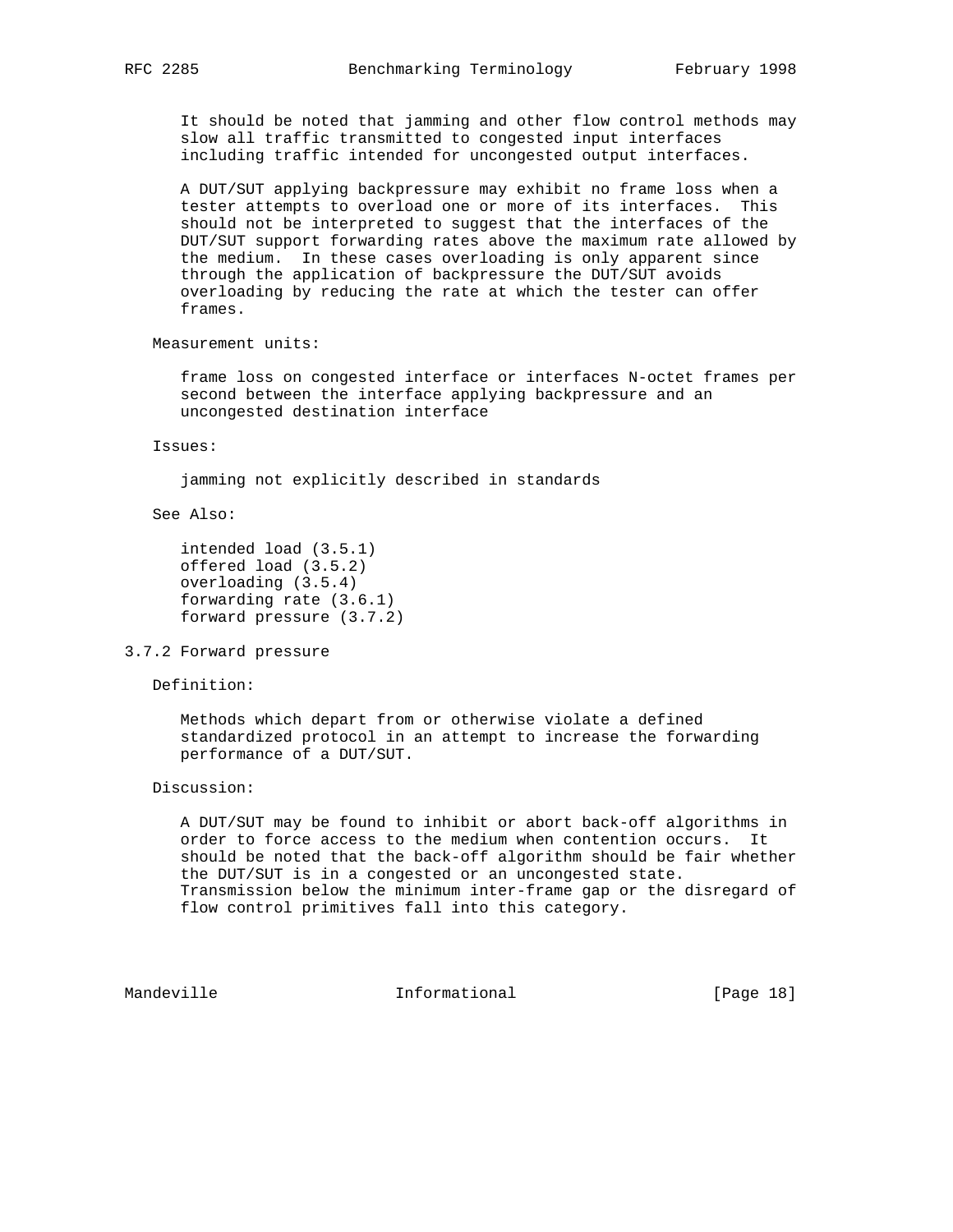A DUT/SUT applying forward pressure may eliminate all or most frame loss when a tester attempts to overload one or more of its interfaces. This should not be interpreted to suggest that the interfaces of the DUT/SUT can sustain forwarding rates above the maximum rate allowed by the medium. Overloading in such cases is only apparent since the application of forward pressure by the DUT/SUT enables interfaces to relieve saturated output queues by forcing access to the medium and concomitantly inhibiting the tester from transmitting frames.

Measurement units:

 intervals between frames in microseconds intervals in microseconds between transmission retries during 16 successive collisions.

#### Issues:

truncated binary exponential back-off algorithm

See Also:

 intended load (3.5.1) offered load (3.5.2) overloading (3.5.4) forwarding rate (3.6.1) backpressure (3.7.1)

3.7.3 Head of line blocking

Definition:

 Frame loss or added delay observed on an uncongested output interface whenever frames are received from an input interface which is also attempting to forward frames to a congested output interface.

Discussion:

 It is important to verify that a switch does not slow transmission or drop frames on interfaces which are not congested whenever overloading on one of its other interfaces occurs.

Measurement units:

 forwarding rate and frame loss recorded on an uncongested interface when receiving frames from an interface which is also forwarding frames to a congested interface.

Mandeville **Informational** Informational [Page 19]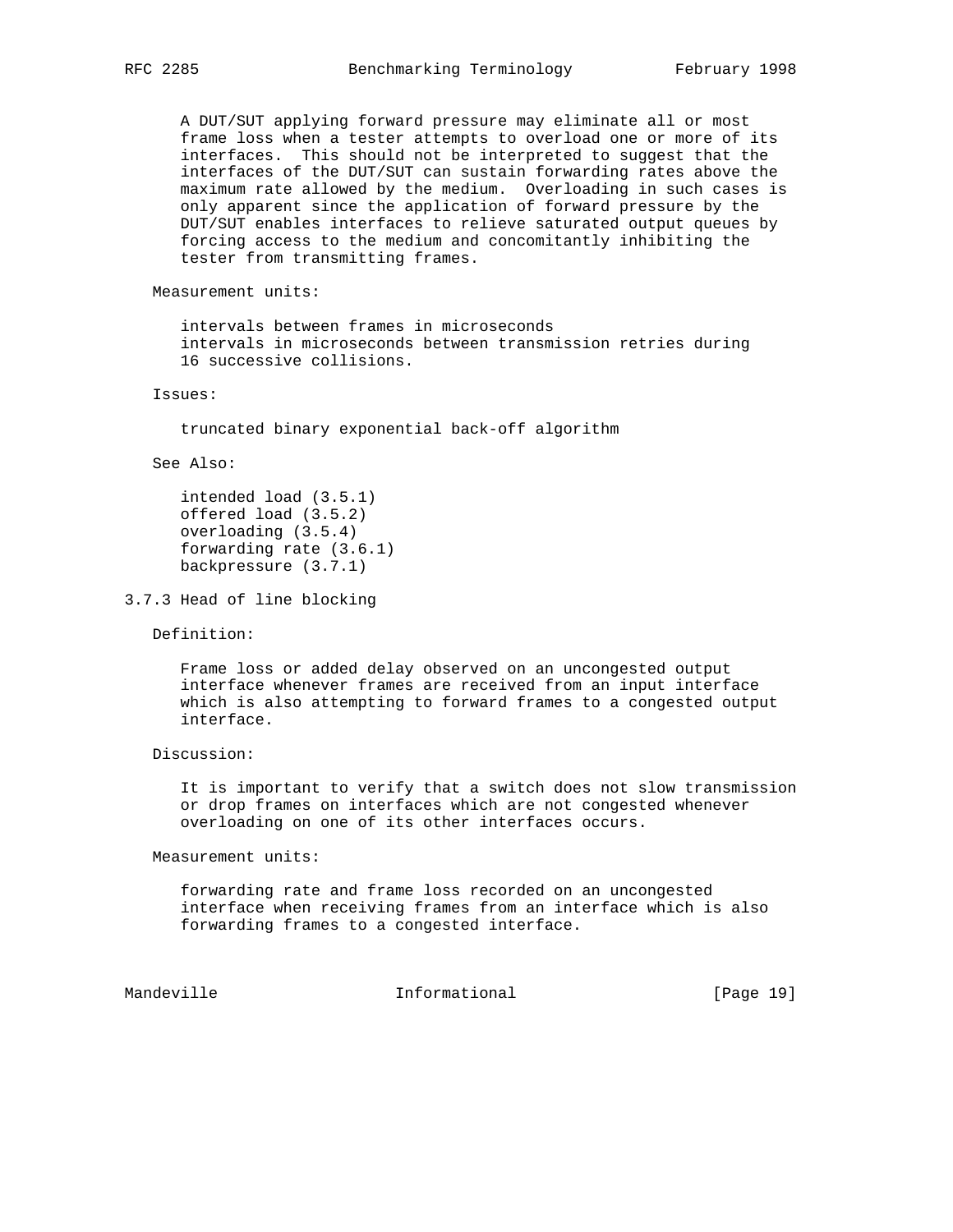Issues:

input buffers

See Also:

unidirectional traffic (3.2.1)

3.8 Address handling

 This group of definitions applies to the address resolution process enabling a DUT/SUT to forward frames to their correct destinations.

3.8.1 Address caching capacity

Definition:

 The number of MAC addresses per n interfaces, per module or per device that a DUT/SUT can cache and successfully forward frames to without flooding or dropping frames.

Discussion:

 Users building networks will want to know how many nodes they can connect to a switch. This makes it necessary to verify the number of MAC addresses that can be assigned per n interfaces, per module and per chassis before a DUT/SUT begins flooding frames.

Measurement units:

number of MAC addresses per n interfaces, modules, or chassis

Issues:

See Also:

address learning rate (3.8.2)

### 3.8.2 Address learning rate

Definition:

 The maximum rate at which a switch can learn new MAC addresses without flooding or dropping frames.

Mandeville **Informational** Informational [Page 20]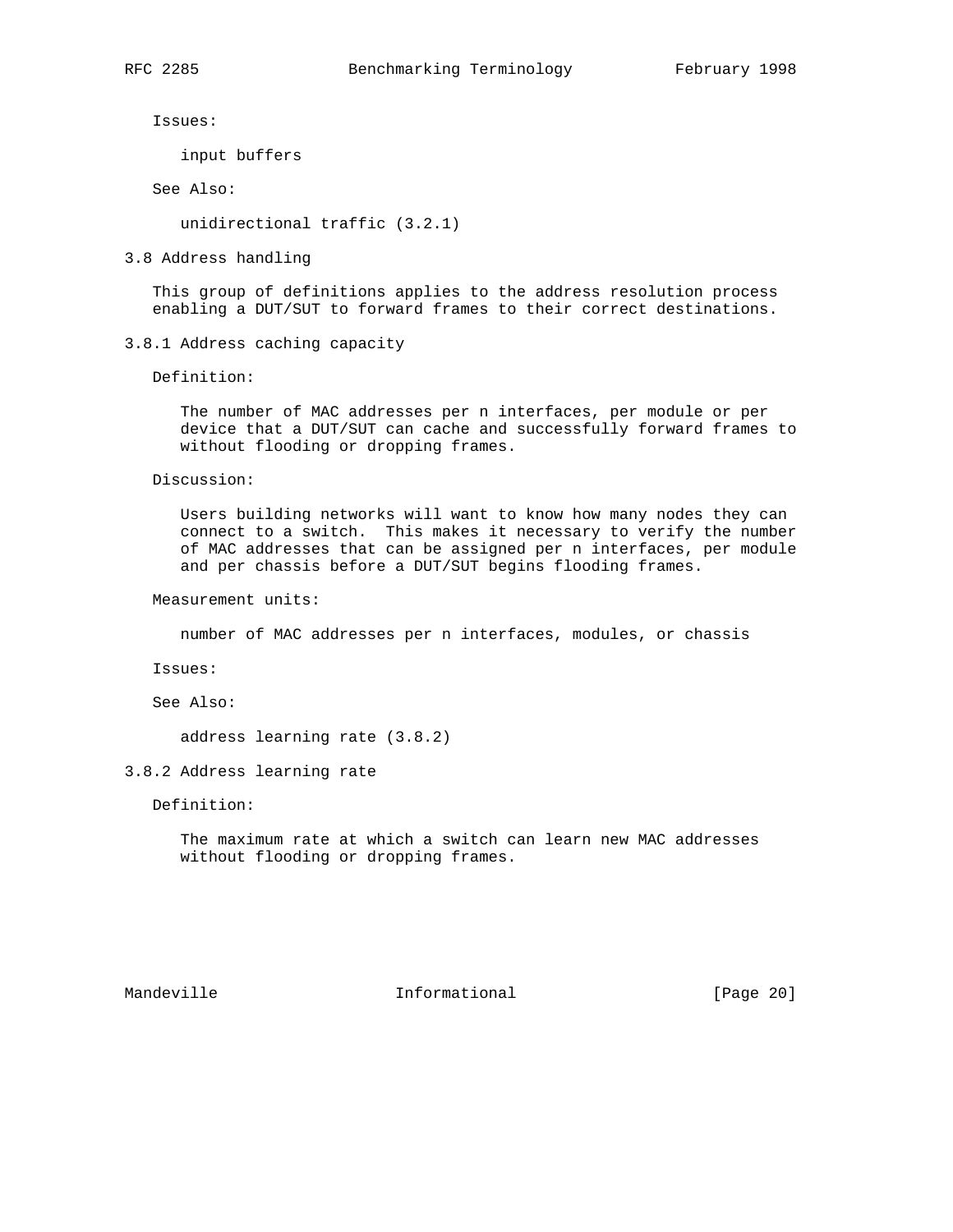Discussion:

 Users may want to know how long it takes a switch to build its address tables. This information is useful to have when considering how long it takes a network to come up when many users log on in the morning or after a network crash.

Measurement units:

frames with different source addresses per second

Issues:

See Also:

address caching capacity (3.8.1)

3.8.3 Flood count

Definition:

 Frames forwarded to interfaces which do not correspond to the destination MAC address information when traffic is offered to a DUT/SUT for forwarding.

Discussion:

 When recording throughput statistics it is important to check that frames have been forwarded to their proper destinations. Flooded frames MUST NOT be counted as received frames. Both known and unknown unicast frames can be flooded.

Measurement units:

N-octet valid frames

Issues:

spanning tree BPDUs.

See Also:

address caching capacity (3.8.1)

3.9 Errored frame filtering

 This group of definitions applies to frames with errors which a DUT/SUT may filter.

Mandeville **Informational** Informational [Page 21]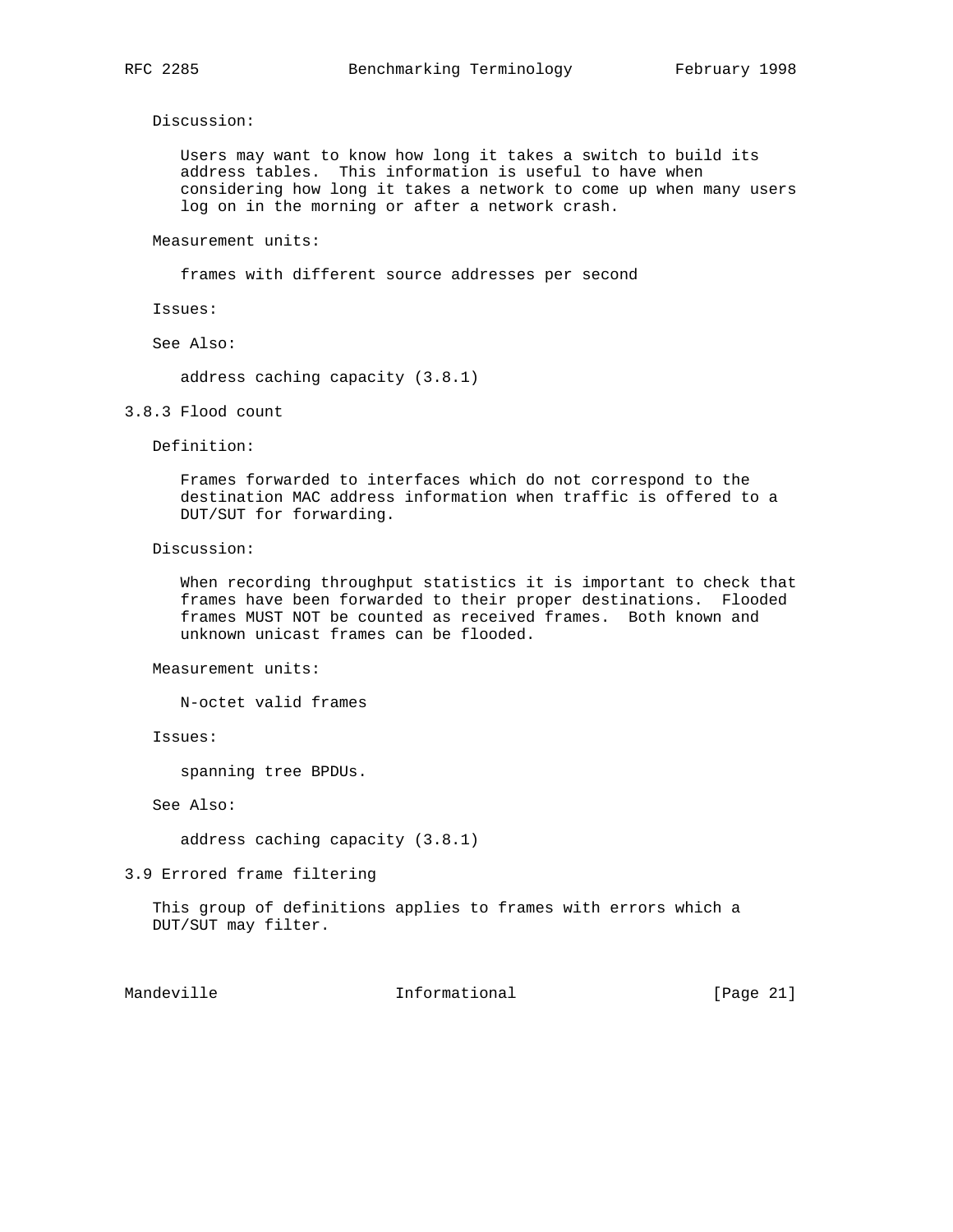# 3.9.1 Errored frames

Definition:

 Frames which are over-sized, under-sized, misaligned or with an errored Frame Check Sequence.

Discussion:

 Switches, unlike IEEE 802.1d compliant bridges, do not necessarily filter all types of illegal frames. Some switches, for example, which do not store frames before forwarding them to their destination interfaces may not filter over-sized frames (jabbers) or verify the validity of the Frame Check Sequence field. Other illegal frames are under-sized frames (runts) and misaligned frames.

Measurement units:

n/a

Issues:

See Also:

3.10 Broadcasts

 This group of definitions applies to MAC layer and network layer broadcast frames.

### 3.10.1 Broadcast forwarding rate

Definition:

 The number of broadcast frames per second that a DUT/SUT can be observed to deliver to all interfaces located within a broadcast domain in response to a specified offered load of frames directed to the broadcast MAC address.

Discussion:

 There is no standard forwarding mechanism used by switches to forward broadcast frames. It is useful to determine the broadcast forwarding rate for frames switched between interfaces on the same card, interfaces on different cards in the same chassis and

Mandeville **Informational** Informational [Page 22]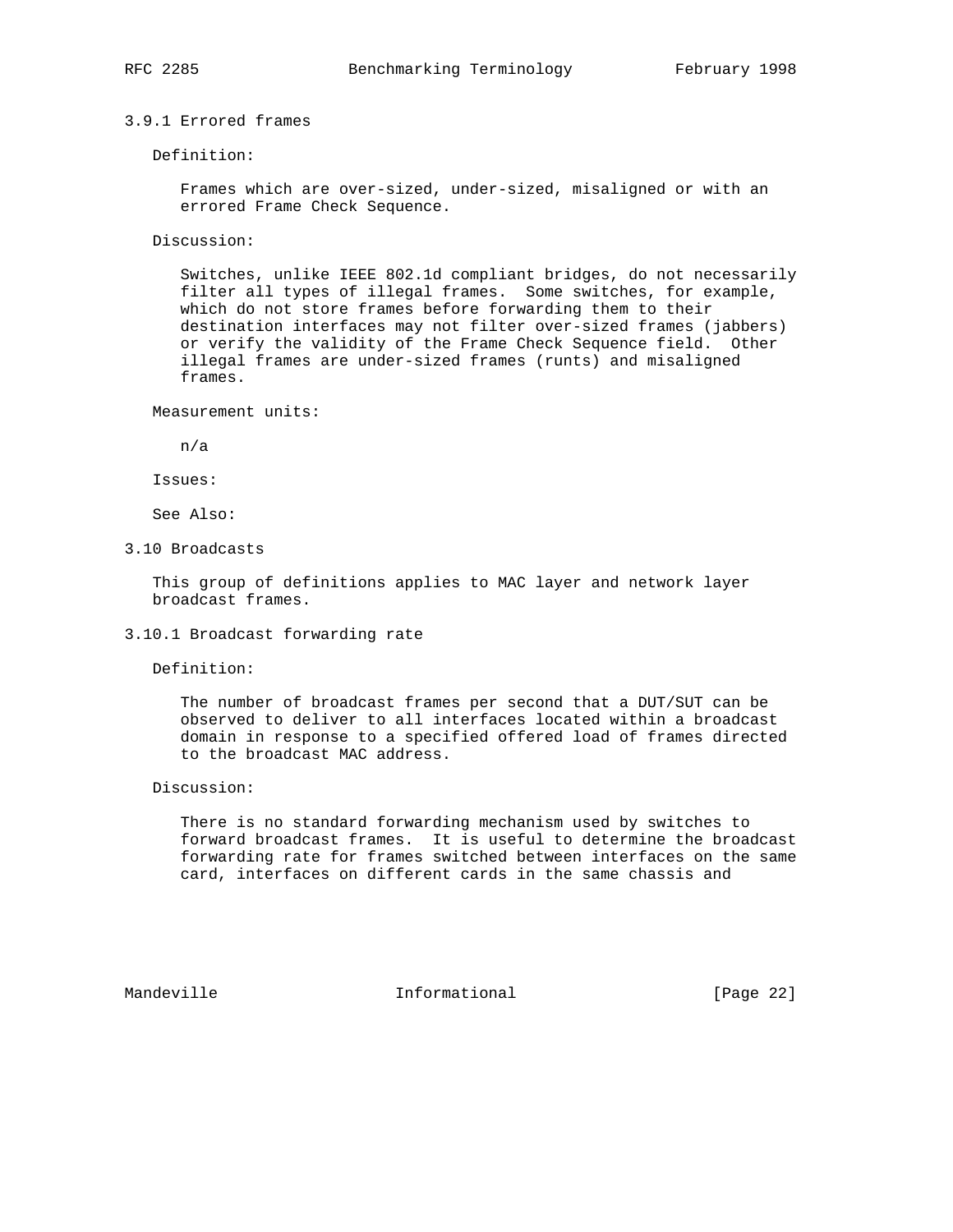interfaces on different chassis linked together over backbone connections. The terms maximum broadcast forwarding rate and broadcast forwarding rate at maximum load follow directly from the terms already defined for forwarding rate measurements in section 3.6 above.

Measurement units:

N-octet frames per second

Issues:

See Also:

 forwarding rate at maximum load (3.6.2) maximum forwarding rate (3.6.3) broadcast latency (3.10.2)

3.10.2 Broadcast latency

Definition:

 The time required by a DUT/SUT to forward a broadcast frame to each interface located within a broadcast domain.

Discussion:

 Since there is no standard way for switches to process broadcast frames, broadcast latency may not be the same on all receiving interfaces of a switching device. The latency measurements SHOULD be bit oriented as described in section 3.8 of RFC 1242. It is useful to determine broadcast latency for frames forwarded between interfaces on the same card, on different cards in the same chassis and on different chassis linked over backbone connections.

Measurement units:

 nanoseconds microseconds milliseconds seconds

Issues:

See Also:

broadcast forwarding rate (3.10.1)

Mandeville **Informational** Informational [Page 23]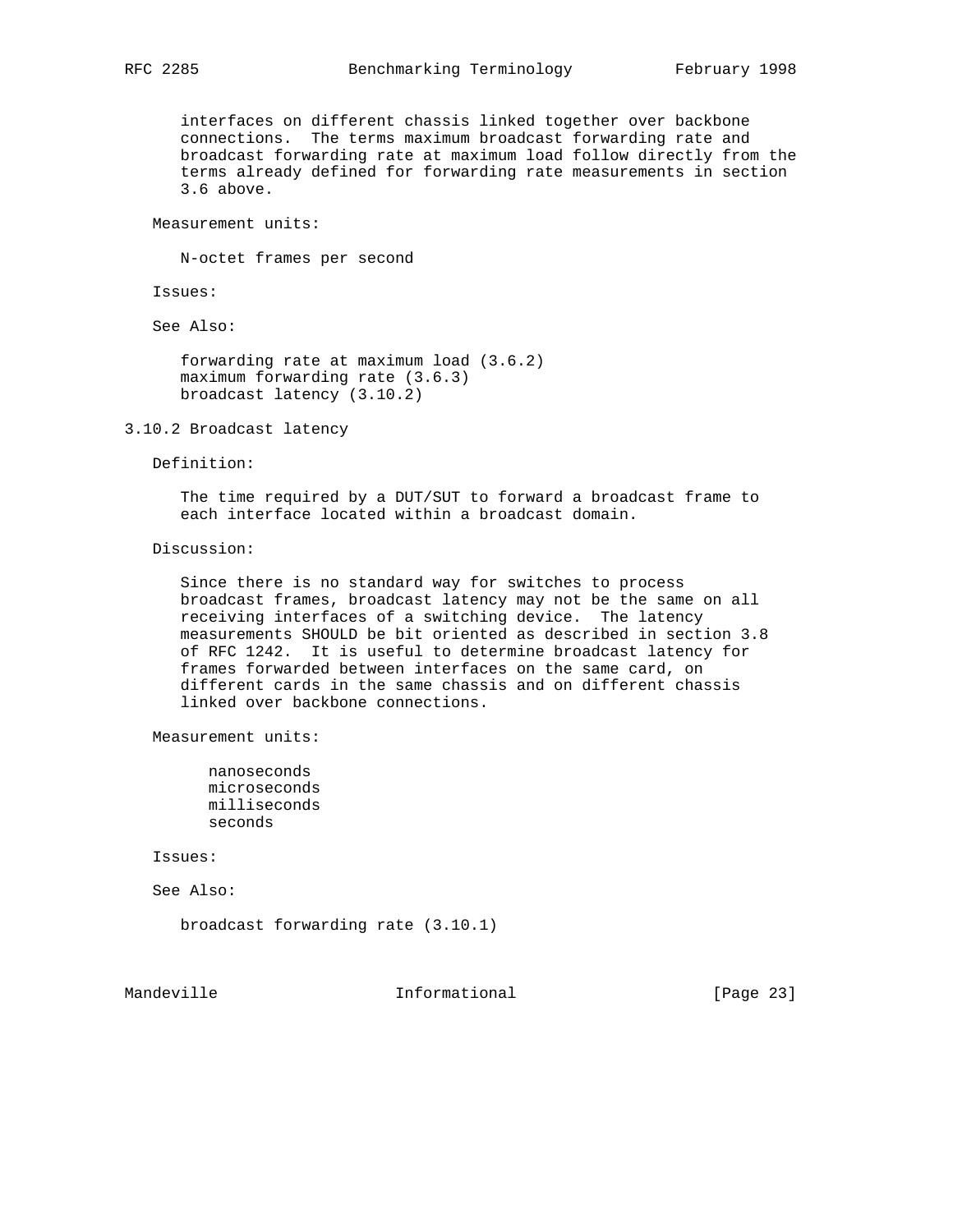- 
- 4. Security Considerations

 Documents of this type do not directly effect the security of the Internet or of corporate networks as long as benchmarking is not performed on devices or systems connected to operating networks.

 The document points out that switching devices may violate the IEEE 802.3 standard by transmitting frames below the minimum interframe gap or unfairly accessing the medium by inhibiting the backoff algorithm. Although such violations do not directly engender breaches in security, they may perturb the normal functioning of other interworking devices by obstructing their access to the medium. Their use on the Internet or on corporate networks should be discouraged.

- 5. References
	- [1] Bradner, S., "Benchmarking Terminology for Network Interconnection Devices", RFC 1242, July 1991.
	- [2] Bradner, S., and J. McQuaid, "Benchmarking Methodology for Network Interconnect Devices", RFC 1944, May 1996.
- 6. Acknowledgments

 The Benchmarking Methodology Working Group of the IETF and particularly Kevin Dubray (Bay Networks) are to be thanked for the many suggestions they collectively made to help complete this document. Ajay Shah (WG), Jean-Christophe Bestaux (ENL), Henry Hamon (Netcom Systems), Stan Kopek (Digital) and Doug Ruby (Prominet) all provided valuable input at various stages of this project.

 Special thanks go to Scott Bradner for his seminal work in the field of benchmarking and his many encouraging remarks.

7. Author's Address

 Robert Mandeville European Network Laboratories (ENL) 2, rue Helene Boucher 78286 Guyancourt Cedex France

 Phone: + 33 1 39 44 12 05 Mobile Phone + 33 6 07 47 67 10 Fax: + 33 1 39 44 12 06 EMail: bob.mandeville@eunet.fr

Mandeville **Informational** Informational [Page 24]